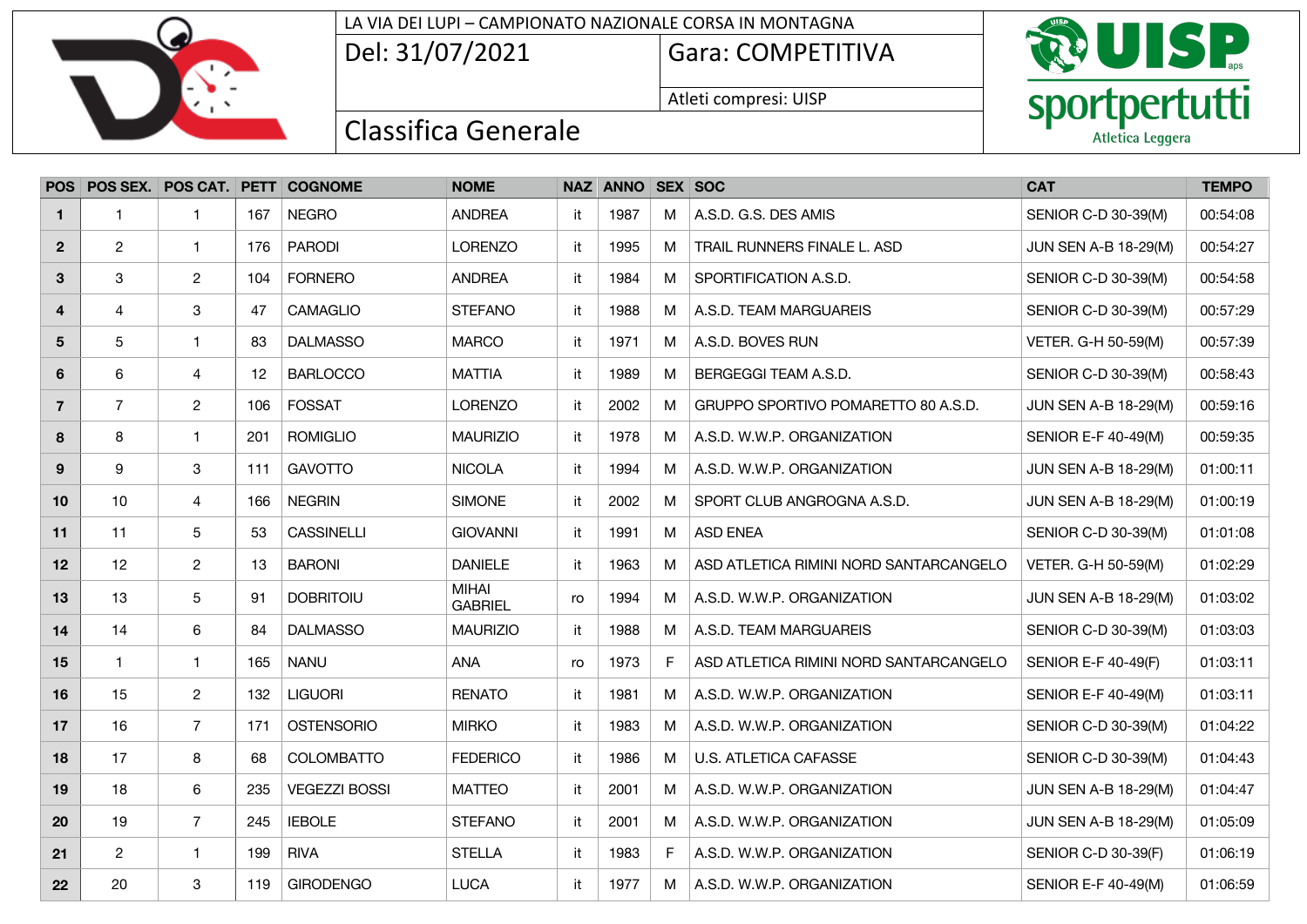#### LA VIA DEI LUPI – CAMPIONATO NAZIONALE CORSA IN MONTAGNA

Del: 31/07/2021 Gara: COMPETITIVA

Atleti compresi: UISP



| 23 | 21 | $\mathbf{1}$   | 231            | <b>TURINETTO</b>  | <b>ALDO</b>                    | it  | 1960 | M  | A.S.D. PODISTICA TORINO        | VETER. I-L 60-69(M)         | 01:07:43 |
|----|----|----------------|----------------|-------------------|--------------------------------|-----|------|----|--------------------------------|-----------------------------|----------|
| 24 | 3  | $\mathbf{1}$   | 156            | <b>MATTONE</b>    | <b>GIUSEPPINA</b>              | it  | 1968 | F. | A.S.D. BOVES RUN               | VETER. G-E 50-59(F)         | 01:07:45 |
| 25 | 22 | $\overline{2}$ | 15             | <b>BASSO</b>      | <b>DANILO</b>                  | it  | 1956 | M  | VALMAREMOLA A.S.D.             | VETER. I-L 60-69(M)         | 01:08:20 |
| 26 | 23 | 3              | 193            | <b>REGIS</b>      | <b>DENIS</b>                   | it  | 1965 | M  | DURBANO GAS ENERGY RIVAROLO 77 | VETER. G-H 50-59(M)         | 01:08:29 |
| 27 | 24 | 9              | 103            | <b>FORNERIS</b>   | <b>PAOLO</b>                   | it  | 1988 | M  | A.S.D. W.W.P. ORGANIZATION     | SENIOR C-D 30-39(M)         | 01:09:19 |
| 28 | 25 | 8              | 41             | <b>BRUNA</b>      | <b>FRANCESCO</b>               | it  | 1994 | M  | A.S.D. W.W.P. ORGANIZATION     | JUN SEN A-B 18-29(M)        | 01:10:07 |
| 29 | 4  | $\mathbf{1}$   | 230            | <b>TOSELLO</b>    | <b>FRANCESCA</b>               | it  | 1996 | F. | A.S.D. W.W.P. ORGANIZATION     | <b>JUN SEN A-B 18-29(F)</b> | 01:10:26 |
| 30 | 26 | 10             | 144            | <b>MANA</b>       | <b>STEFANO</b>                 | it  | 1990 | M  | SPORTIFICATION A.S.D.          | SENIOR C-D 30-39(M)         | 01:10:42 |
| 31 | 27 | 11             | 155            | <b>MATTIAUDA</b>  | <b>GABRIELE</b>                | it  | 1989 | M  | A.S.D PODISTICA VALLE GRANA    | SENIOR C-D 30-39(M)         | 01:10:48 |
| 32 | 28 | 12             | 65             | <b>CHIUSANO</b>   | <b>PAOLO</b>                   | it  | 1982 | M  | A.S.D. W.W.P. ORGANIZATION     | SENIOR C-D 30-39(M)         | 01:11:10 |
| 33 | 29 | $\mathbf{1}$   | $\mathbf{1}$   | <b>OLMO</b>       | <b>MARCO</b>                   | it  | 1948 | M  | A.S.D. W.W.P. ORGANIZATION     | VETER. M-N 70-99(M)         | 01:11:25 |
| 34 | 30 | 13             | 11             | <b>BARLA</b>      | NICOLO <sup>®</sup>            | it  | 1983 | M  | A.S.D. W.W.P. ORGANIZATION     | SENIOR C-D 30-39(M)         | 01:11:46 |
| 35 | 31 | 9              | 117            | <b>GIOVANNINI</b> | <b>ALBERTO</b>                 | it  | 2001 | M  | A.S.D. W.W.P. ORGANIZATION     | <b>JUN SEN A-B 18-29(M)</b> | 01:11:58 |
| 36 | 32 | $\overline{4}$ | 180            | PELLEGRINO        | <b>LUCA</b>                    | it  | 1977 | M  | A.S.D. W.W.P. ORGANIZATION     | SENIOR E-F 40-49(M)         | 01:12:08 |
| 37 | 33 | 14             | 243            | ZORODDU           | <b>GIOVANNI</b>                | it  | 1987 | M  | A.S.D. W.W.P. ORGANIZATION     | SENIOR C-D 30-39(M)         | 01:12:11 |
| 38 | 34 | $\overline{4}$ | 92             | <b>DOLEATTI</b>   | <b>LUCA</b>                    | it  | 1968 | M  | VALSUSA RUNNING TEAM ASD       | VETER. G-H 50-59(M)         | 01:12:12 |
| 39 | 35 | $\sqrt{5}$     | 142            | <b>MAGLIANO</b>   | <b>GUIDO</b>                   | it  | 1963 | M  | SPORTIFICATION A.S.D.          | VETER. G-H 50-59(M)         | 01:13:08 |
| 40 | 36 | 5              | 29             | <b>BIARESE</b>    | <b>MASSIMILIANO</b>            | it  | 1977 | M  | A.S.D. BOVES RUN               | <b>SENIOR E-F 40-49(M)</b>  | 01:13:24 |
| 41 | 37 | 15             | $\overline{7}$ | <b>BACCARO</b>    | <b>DARIO</b>                   | it  | 1983 | M  | A.S.D. EQUILIBRA RUNNING TEAM  | SENIOR C-D 30-39(M)         | 01:13:36 |
| 42 | 38 | 6              | 112            | <b>GHIBAUDO</b>   | <b>WALTER</b>                  | it  | 1980 | M  | SPORTIFICATION A.S.D.          | <b>SENIOR E-F 40-49(M)</b>  | 01:14:12 |
| 43 | 39 | 16             | 150            | <b>MARTINO</b>    | <b>CRISTIAN</b><br><b>ALEX</b> | it. | 1985 | M  | A.S.D. W.W.P. ORGANIZATION     | SENIOR C-D 30-39(M)         | 01:16:00 |
| 44 | 40 | 3              | 127            | <b>GRAGLIA</b>    | <b>VINCENZO</b>                | it  | 1960 | M  | A. P. D. BOBBIESE              | VETER. I-L 60-69(M)         | 01:16:19 |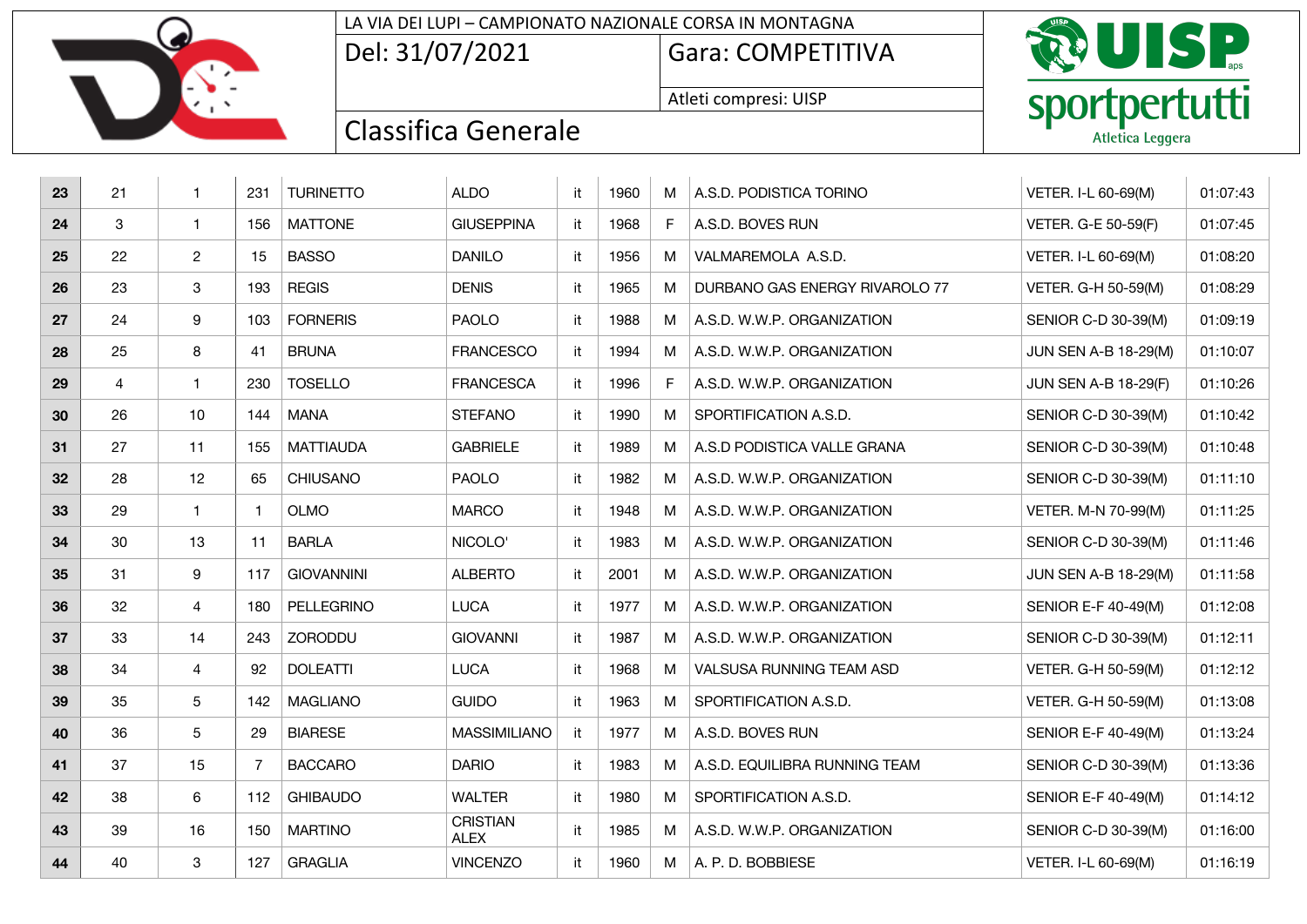| LA VIA DEI LUPI – CAMPIONATO NAZIONALE CORSA IN MONTAGNA |                   |  |  |  |  |  |  |
|----------------------------------------------------------|-------------------|--|--|--|--|--|--|
| Del: 31/07/2021                                          | Gara: COMPETITIVA |  |  |  |  |  |  |

Atleti compresi: UISP



| 45 | 41             | $\overline{7}$ | 30  | <b>BODRERO</b>    | <b>FELICE</b>    | it  | 1977 | M  | A.S.D PODISTICA VALLE GRANA                                    | SENIOR E-F 40-49(M)         | 01:16:26 |
|----|----------------|----------------|-----|-------------------|------------------|-----|------|----|----------------------------------------------------------------|-----------------------------|----------|
| 46 | 42             | 4              | 198 | <b>RIGHINI</b>    | <b>SOLERTE</b>   | it. | 1954 | M  | ASD ATLETICA RIMINI NORD SANTARCANGELO                         | VETER. I-L 60-69(M)         | 01:16:33 |
| 47 | 5              | $\mathbf{1}$   | 52  | <b>CASADIO</b>    | <b>MONICA</b>    | it  | 1959 | F. | POL. PONTE NUOVO ASD                                           | VETER. I-L-M60-99(F)        | 01:17:12 |
| 48 | 43             | 10             | 36  | <b>BOTTERO</b>    | <b>VALERIO</b>   | it  | 1999 | м  | A.S.D. W.W.P. ORGANIZATION                                     | <b>JUN SEN A-B 18-29(M)</b> | 01:17:44 |
| 49 | 44             | 6              | 101 | <b>FLORI</b>      | <b>IGINO</b>     | it  | 1968 | M  | A.S.D. VIGONECHECORRE                                          | VETER. G-H 50-59(M)         | 01:18:23 |
| 50 | 6              | $\overline{2}$ | 152 | <b>MARTINOTTI</b> | <b>SILVIA</b>    | it  | 1989 | F  | A.S.D. W.W.P. ORGANIZATION                                     | SENIOR C-D 30-39(F)         | 01:18:28 |
| 51 | 45             | $\overline{7}$ | 63  | <b>CHIARLE</b>    | <b>CLAUDIO</b>   | it  | 1968 | м  | A.S.D. DYNAMIC CENTER VALLE BELBO                              | VETER. G-H 50-59(M)         | 01:18:29 |
| 52 | 46             | 8              | 133 | LILLU             | ANNIBALE         | it  | 1963 | M  | A.S.D. W.W.P. ORGANIZATION                                     | VETER. G-H 50-59(M)         | 01:18:42 |
| 53 | 47             | 9              | 213 | <b>SILIMBANI</b>  | <b>RUGGERO</b>   | it  | 1966 | M  | G.S. LAMONE RUSSI ASD                                          | VETER. G-H 50-59(M)         | 01:18:51 |
| 54 | $\overline{7}$ | $\overline{2}$ | 212 | <b>SETTE</b>      | <b>MARIKA</b>    | it. | 1996 | F. | A.S.D. W.W.P. ORGANIZATION                                     | <b>JUN SEN A-B 18-29(F)</b> | 01:19:02 |
| 55 | 48             | 10             | 27  | <b>BERTONE</b>    | <b>MASSIMO</b>   | it  | 1971 | M  | MALLARE OUTDOOR SPORT E NATURA ASD                             | VETER. G-H 50-59(M)         | 01:19:36 |
| 56 | 49             | 8              | 224 | <b>TESIO</b>      | <b>LIVIO</b>     | it  | 1972 | M  | SPORTIFICATION A.S.D.                                          | <b>SENIOR E-F 40-49(M)</b>  | 01:19:51 |
| 57 | 8              | $\overline{2}$ | 217 | <b>SPORTELLI</b>  | <b>TIZIANA</b>   | it  | 1967 | F. | <b>G.S. LAMONE RUSSI ASD</b>                                   | VETER. G-E 50-59(F)         | 01:20:55 |
| 58 | 50             | 9              | 131 | <b>LESCHIERA</b>  | <b>LUCA</b>      | it  | 1975 | M  | A.S.D. W.W.P. ORGANIZATION                                     | SENIOR E-F 40-49(M)         | 01:21:33 |
| 59 | 51             | 10             | 234 | VALVASSORI        | <b>ROBERTO</b>   | it  | 1978 | M  | A.S.D. CIRCUIT TRAINING - GIANNONE RUNNING SENIOR E-F 40-49(M) |                             | 01:22:34 |
| 60 | 52             | 11             | 128 | <b>GRINZA</b>     | <b>ROBERTO</b>   | it  | 1972 | M  | RUNNING CARMAGNOLA. A.S.D.                                     | SENIOR E-F 40-49(M)         | 01:22:47 |
| 61 | 53             | $\overline{2}$ | 161 | <b>MILAN</b>      | <b>CLAUDIO</b>   | it. | 1946 | М  | ATHLETICS PIOSSASCO                                            | VETER. M-N 70-99(M)         | 01:23:21 |
| 62 | 54             | 5              | 141 | <b>MACARIO</b>    | <b>GIOVANNI</b>  | it  | 1952 | M  | TEAM MARATHON S.S.D.R.L.                                       | VETER. I-L 60-69(M)         | 01:25:53 |
| 63 | 9              | $\overline{2}$ | 175 | <b>PARODI</b>     | <b>FRANCESCA</b> | it  | 1976 | F  | VALMAREMOLA A.S.D.                                             | <b>SENIOR E-F 40-49(F)</b>  | 01:26:06 |
| 64 | 10             | 3              | 237 | <b>VIALE</b>      | <b>REBECCA</b>   | it  | 1990 | F. | A.S.D. W.W.P. ORGANIZATION                                     | SENIOR C-D 30-39(F)         | 01:26:41 |
| 65 | 55             | 12             | 210 | <b>SCOTTA</b>     | <b>VALTER</b>    | it  | 1975 | M  | RUNNING CARMAGNOLA. A.S.D.                                     | <b>SENIOR E-F 40-49(M)</b>  | 01:29:32 |
| 66 | 11             | 3              | 21  | <b>BERTINETTI</b> | <b>ADRIANA</b>   | it  | 1970 | F  | SPORTIFICATION A.S.D.                                          | VETER. G-E 50-59(F)         | 01:29:50 |

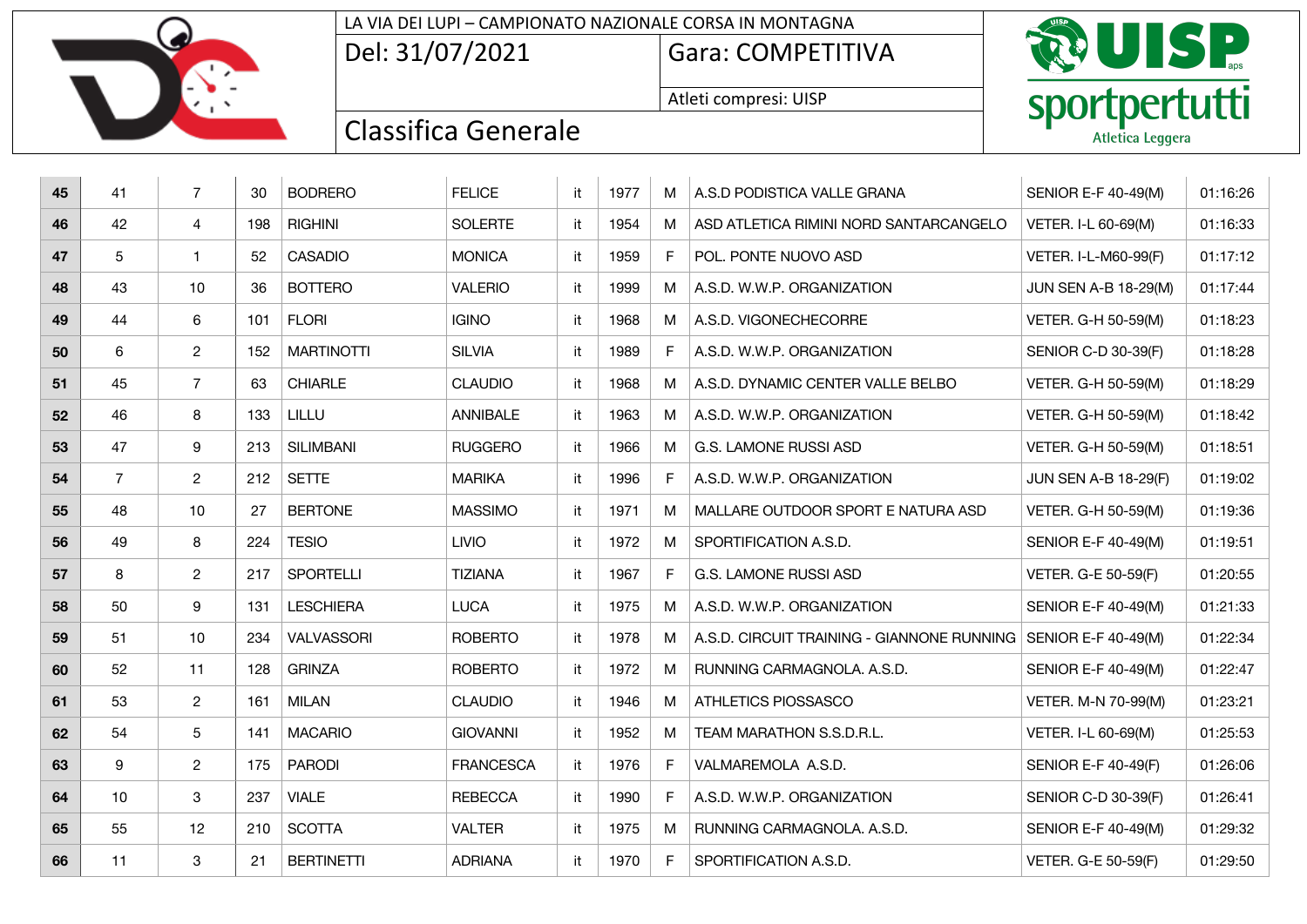

### LA VIA DEI LUPI – CAMPIONATO NAZIONALE CORSA IN MONTAGNA

Del: 31/07/2021 Gara: COMPETITIVA

Atleti compresi: UISP



| 67 | 12 | 3              | 120         | <b>GIUBERGIA</b>                    | <b>DANIELA</b> | it | 1978 | F  | SPORTIFICATION A.S.D.             | <b>SENIOR E-F 40-49(F)</b> | 01:31:35 |
|----|----|----------------|-------------|-------------------------------------|----------------|----|------|----|-----------------------------------|----------------------------|----------|
| 68 | 13 | 4              | 226         | <b>TOMATIS</b>                      | <b>SILVIA</b>  | it | 1977 | F  | SPORTIFICATION A.S.D.             | SENIOR E-F 40-49(F)        | 01:31:36 |
| 69 | 56 | 13             | 182         | <b>PERRONE</b>                      | <b>ENRICO</b>  | it | 1972 | M  | A.S.D. W.W.P. ORGANIZATION        | SENIOR E-F 40-49(M)        | 01:34:16 |
| 70 | 14 | $\overline{2}$ | 78          | D'AMBROSIO                          | <b>NATALIA</b> | it | 1961 | F. | TIGER SPORT RUNNING TEAM ASD      | VETER. I-L-M60-99(F)       | 01:37:07 |
| 71 | 15 | 4              | $7^{\circ}$ | <b>COMPAGNONI</b>                   | <b>MANUELA</b> | it | 1982 | F  | RENSEN SPORT TEAM ASD             | SENIOR C-D 30-39(F)        | 01:38:28 |
| 72 | 16 | 3              | 236         | <b>VENTURINI</b>                    | <b>LORENZA</b> | it | 1957 | F  | A.S.D. SOCIETA VICTORIA ATLETICA  | VETER. I-L-M60-99(F)       | 01:40:01 |
| 73 | 57 | 11             | 58          | <b>CASTELLINO</b>                   | <b>ALBERTO</b> | it | 1966 | M  | A.S.D. W.W.P. ORGANIZATION        | VETER. G-H 50-59(M)        | 01:41:06 |
| 74 | 58 | 12             | 218         | <b>STUERDO</b>                      | <b>ELIO</b>    | it | 1963 | M  | RUNNING CARMAGNOLA, A.S.D.        | VETER. G-H 50-59(M)        | 01:44:50 |
| 75 | 59 | 3              | 153         | <b>MASIERO</b>                      | <b>LORETTO</b> | it | 1945 | M  | A.S.D. DORATLETICA                | VETER. M-N 70-99(M)        | 02:11:00 |
| 76 | 60 | 6              | 89          | <b>DENASIO</b>                      | <b>ROBERTO</b> | it | 1961 | M  | RUNNING CARMAGNOLA, A.S.D.        | VETER. I-L 60-69(M)        | 02:14:03 |
| 77 | 17 | 4              | 43          | <b>BRUNO DI</b><br><b>CLARAFOND</b> | <b>DANIELA</b> | it | 1944 | F  | A.S.D. PODISTICA VALLE INFERNOTTO | VETER. I-L-M60-99(F)       | 02:46:27 |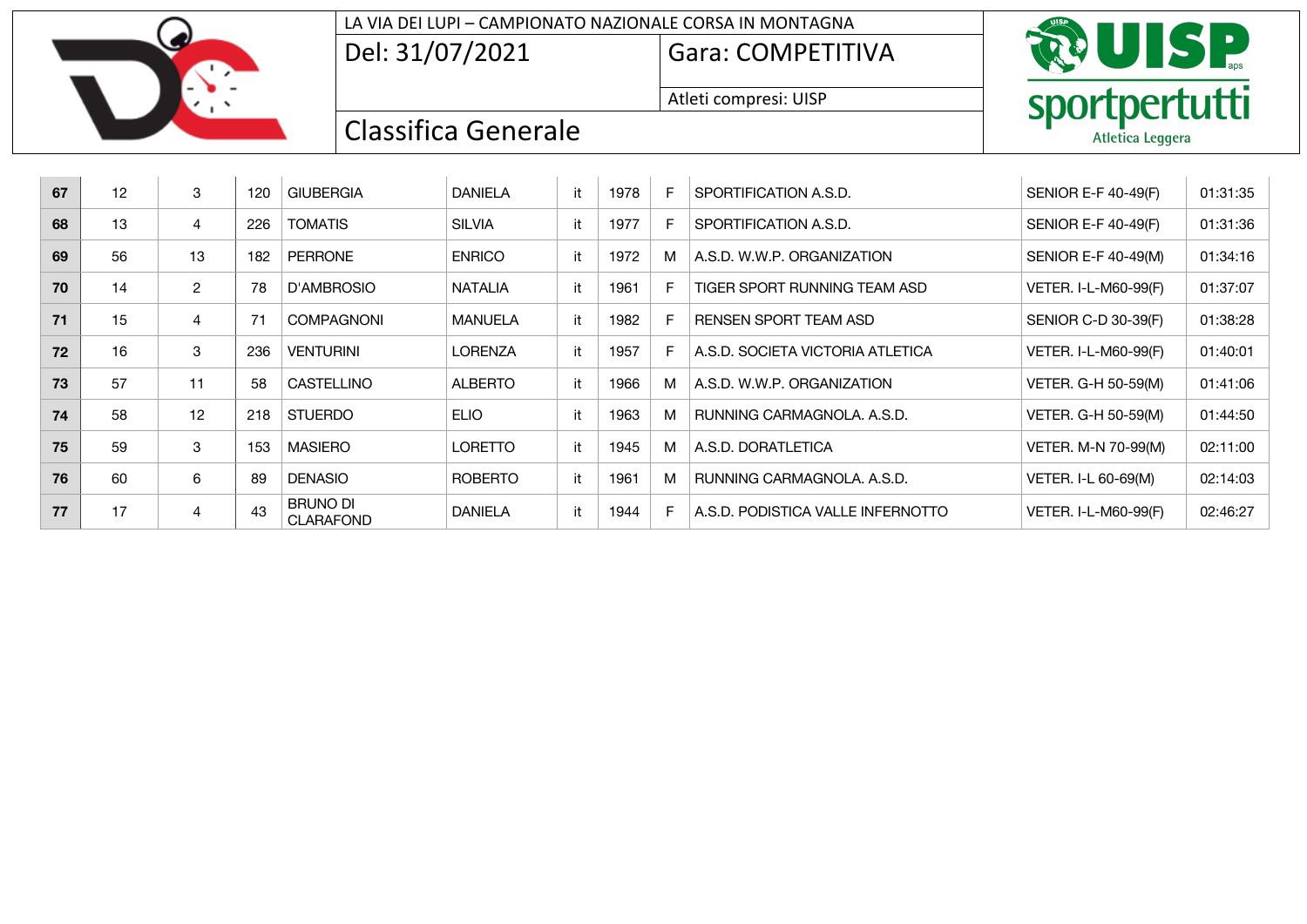

| <b>POS</b>   | <b>PETT</b> | <b>COGNOME</b>       | <b>NOME</b>          | <b>TEMPO</b> | <b>SEX</b> | <b>CATEGORIA</b>            | <b>ANNO</b> | <b>SQUADRA</b>                      |
|--------------|-------------|----------------------|----------------------|--------------|------------|-----------------------------|-------------|-------------------------------------|
|              | 176         | <b>PARODI</b>        | LORENZO              | 00:54:27     | M          | <b>JUN SEN A-B 18-29(M)</b> | 1995        | TRAIL RUNNERS FINALE L. ASD         |
| $\mathbf{2}$ | 106         | <b>FOSSAT</b>        | LORENZO              | 00:59:16     | M          | <b>JUN SEN A-B 18-29(M)</b> | 2002        | GRUPPO SPORTIVO POMARETTO 80 A.S.D. |
| 3            | 111         | <b>GAVOTTO</b>       | <b>NICOLA</b>        | 01:00:11     | M          | <b>JUN SEN A-B 18-29(M)</b> | 1994        | A.S.D. W.W.P. ORGANIZATION          |
| 4            | 166         | <b>NEGRIN</b>        | <b>SIMONE</b>        | 01:00:19     | M          | <b>JUN SEN A-B 18-29(M)</b> | 2002        | SPORT CLUB ANGROGNA A.S.D.          |
| 5            | 91          | <b>DOBRITOIU</b>     | <b>MIHAI GABRIEL</b> | 01:03:02     | M          | <b>JUN SEN A-B 18-29(M)</b> | 1994        | A.S.D. W.W.P. ORGANIZATION          |
| 6            | 235         | <b>VEGEZZI BOSSI</b> | <b>MATTEO</b>        | 01:04:47     | M          | <b>JUN SEN A-B 18-29(M)</b> | 2001        | A.S.D. W.W.P. ORGANIZATION          |
|              | 245         | <b>IEBOLE</b>        | <b>STEFANO</b>       | 01:05:09     | M          | <b>JUN SEN A-B 18-29(M)</b> | 2001        | A.S.D. W.W.P. ORGANIZATION          |
| 8            | 41          | <b>BRUNA</b>         | <b>FRANCESCO</b>     | 01:10:07     | M          | <b>JUN SEN A-B 18-29(M)</b> | 1994        | A.S.D. W.W.P. ORGANIZATION          |
| 9            | 117         | <b>GIOVANNINI</b>    | <b>ALBERTO</b>       | 01:11:58     | M          | <b>JUN SEN A-B 18-29(M)</b> | 2001        | A.S.D. W.W.P. ORGANIZATION          |
| 10           | 36          | <b>BOTTERO</b>       | <b>VALERIO</b>       | 01:17:44     | M          | <b>JUN SEN A-B 18-29(M)</b> | 1999        | A.S.D. W.W.P. ORGANIZATION          |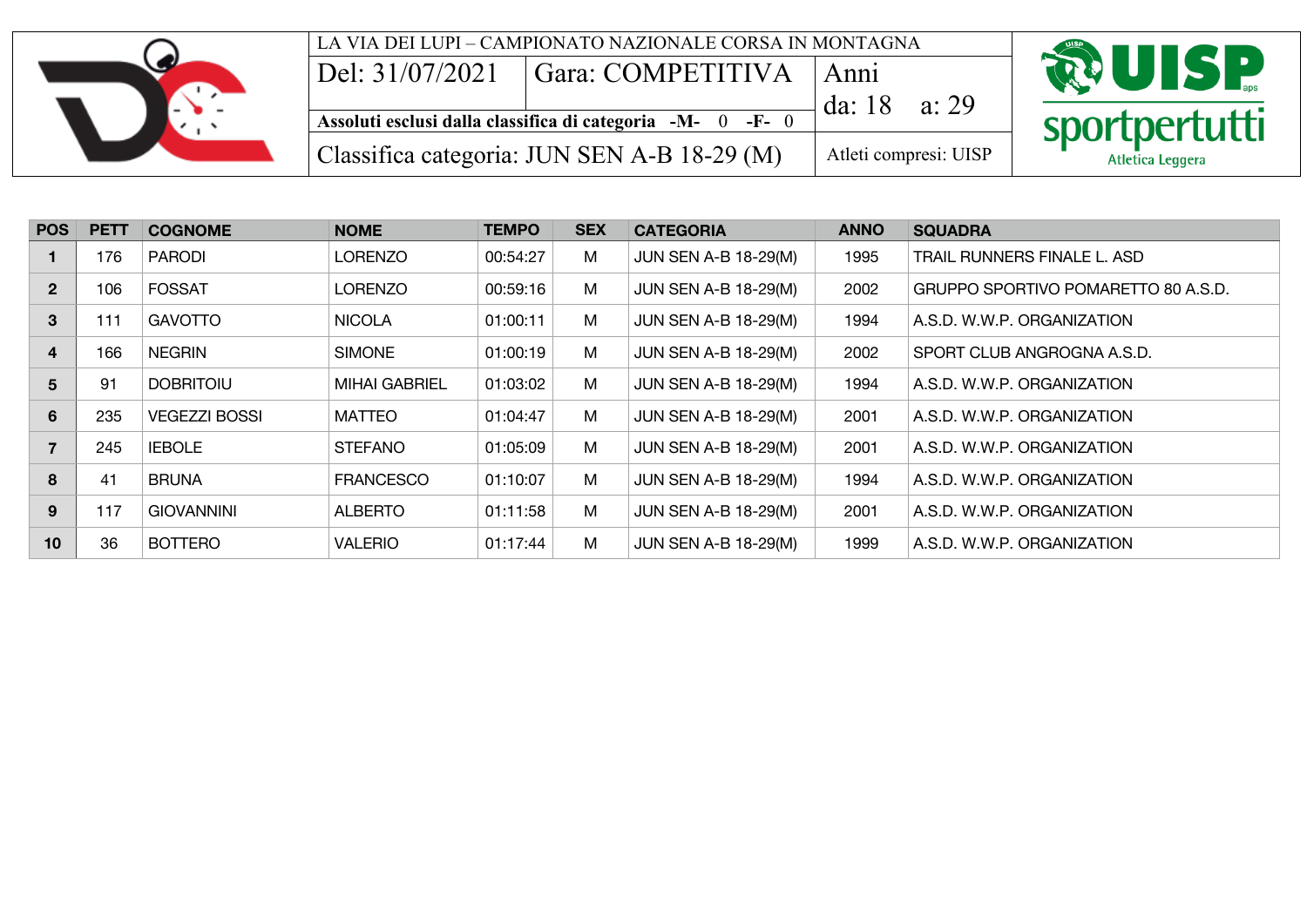

|                           | LA VIA DEI LUPI – CAMPIONATO NAZIONALE CORSA IN MONTAGNA   |                         |                       |                  |
|---------------------------|------------------------------------------------------------|-------------------------|-----------------------|------------------|
| $\text{Del: } 31/07/2021$ | $\Box$ Gara: COMPETITIVA $\Box$ Anni                       |                         |                       | <b>ROUISP</b>    |
|                           | Assoluti esclusi dalla classifica di categoria -M- 0 -F- 0 | da: $30 \text{ a} : 39$ |                       |                  |
|                           |                                                            |                         |                       | sportpertutti    |
|                           | Classifica categoria: SENIOR C-D 30-39 (M)                 |                         | Atleti compresi: UISP | Atletica Leggera |

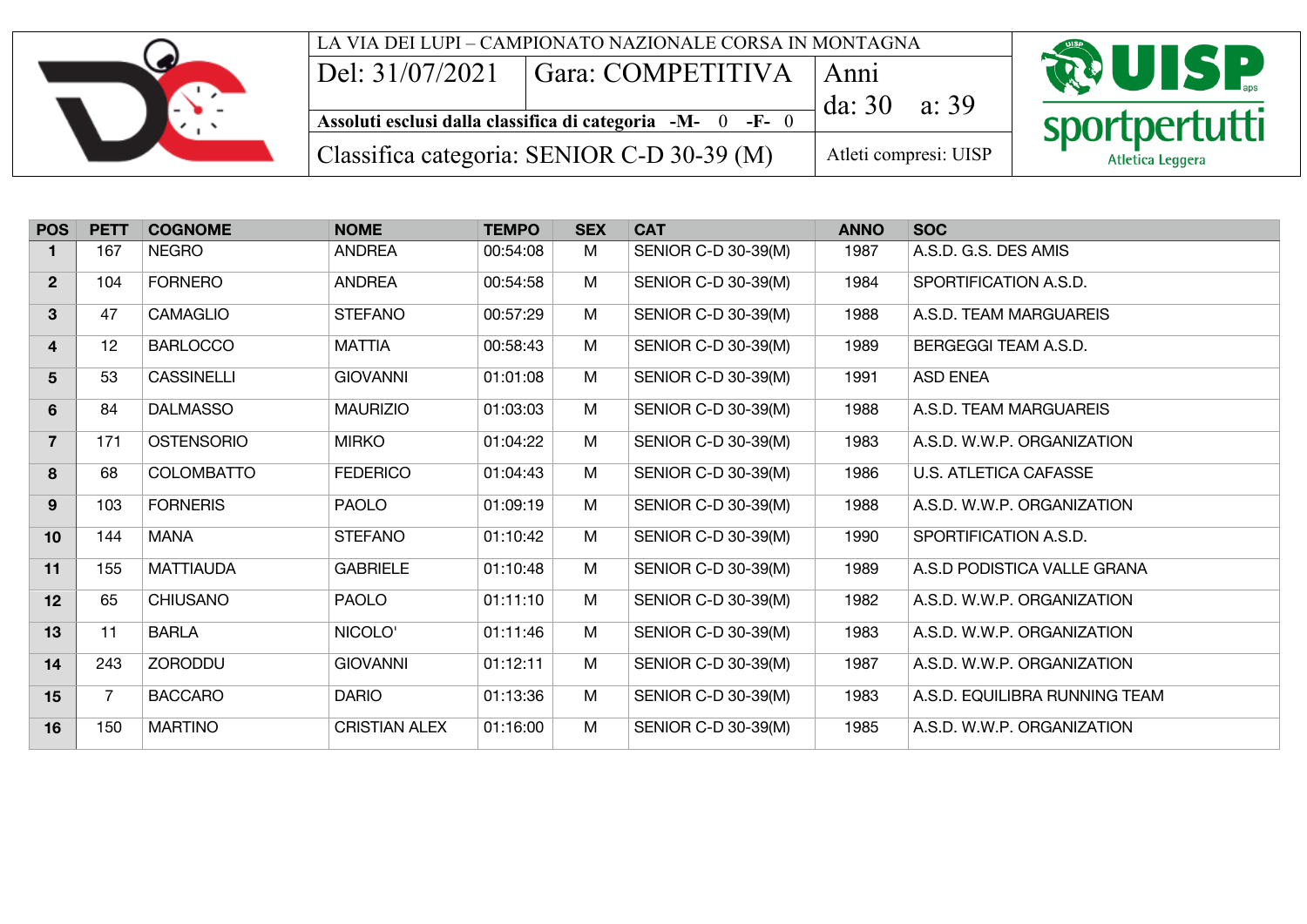

| <b>POS</b>      | <b>PETT</b> | <b>COGNOME</b>    | <b>NOME</b>         | <b>TEMPO</b> | <b>SEX</b> | <b>CAT</b>                 | <b>ANNO</b> | <b>SOC</b>                                 |
|-----------------|-------------|-------------------|---------------------|--------------|------------|----------------------------|-------------|--------------------------------------------|
|                 | 201         | <b>ROMIGLIO</b>   | <b>MAURIZIO</b>     | 00:59:35     | M          | <b>SENIOR E-F 40-49(M)</b> | 1978        | A.S.D. W.W.P. ORGANIZATION                 |
| 2 <sup>1</sup>  | 132         | <b>LIGUORI</b>    | <b>RENATO</b>       | 01:03:11     | M          | SENIOR E-F 40-49(M)        | 1981        | A.S.D. W.W.P. ORGANIZATION                 |
| $3\phantom{a}$  | 119         | <b>GIRODENGO</b>  | <b>LUCA</b>         | 01:06:59     | M          | SENIOR E-F 40-49(M)        | 1977        | A.S.D. W.W.P. ORGANIZATION                 |
| $\overline{4}$  | 180         | PELLEGRINO        | <b>LUCA</b>         | 01:12:08     | M          | SENIOR E-F 40-49(M)        | 1977        | A.S.D. W.W.P. ORGANIZATION                 |
| 5               | 29          | <b>BIARESE</b>    | <b>MASSIMILIANO</b> | 01:13:24     | M          | SENIOR E-F 40-49(M)        | 1977        | A.S.D. BOVES RUN                           |
| $6\phantom{1}$  | 112         | <b>GHIBAUDO</b>   | <b>WALTER</b>       | 01:14:12     | M          | SENIOR E-F 40-49(M)        | 1980        | SPORTIFICATION A.S.D.                      |
| $\overline{7}$  | 30          | <b>BODRERO</b>    | <b>FELICE</b>       | 01:16:26     | M          | SENIOR E-F 40-49(M)        | 1977        | A.S.D PODISTICA VALLE GRANA                |
| 8               | 224         | <b>TESIO</b>      | <b>LIVIO</b>        | 01:19:51     | M          | SENIOR E-F 40-49(M)        | 1972        | SPORTIFICATION A.S.D.                      |
| 9               | 131         | <b>LESCHIERA</b>  | <b>LUCA</b>         | 01:21:33     | M          | SENIOR E-F 40-49(M)        | 1975        | A.S.D. W.W.P. ORGANIZATION                 |
| 10 <sup>1</sup> | 234         | <b>VALVASSORI</b> | <b>ROBERTO</b>      | 01:22:34     | M          | <b>SENIOR E-F 40-49(M)</b> | 1978        | A.S.D. CIRCUIT TRAINING - GIANNONE RUNNING |
| 11              | 128         | <b>GRINZA</b>     | <b>ROBERTO</b>      | 01:22:47     | M          | SENIOR E-F 40-49(M)        | 1972        | RUNNING CARMAGNOLA, A.S.D.                 |
| 12              | 210         | <b>SCOTTA</b>     | <b>VALTER</b>       | 01:29:32     | M          | SENIOR E-F 40-49(M)        | 1975        | RUNNING CARMAGNOLA. A.S.D.                 |
| 13              | 182         | <b>PERRONE</b>    | <b>ENRICO</b>       | 01:34:16     | M          | SENIOR E-F 40-49(M)        | 1972        | A.S.D. W.W.P. ORGANIZATION                 |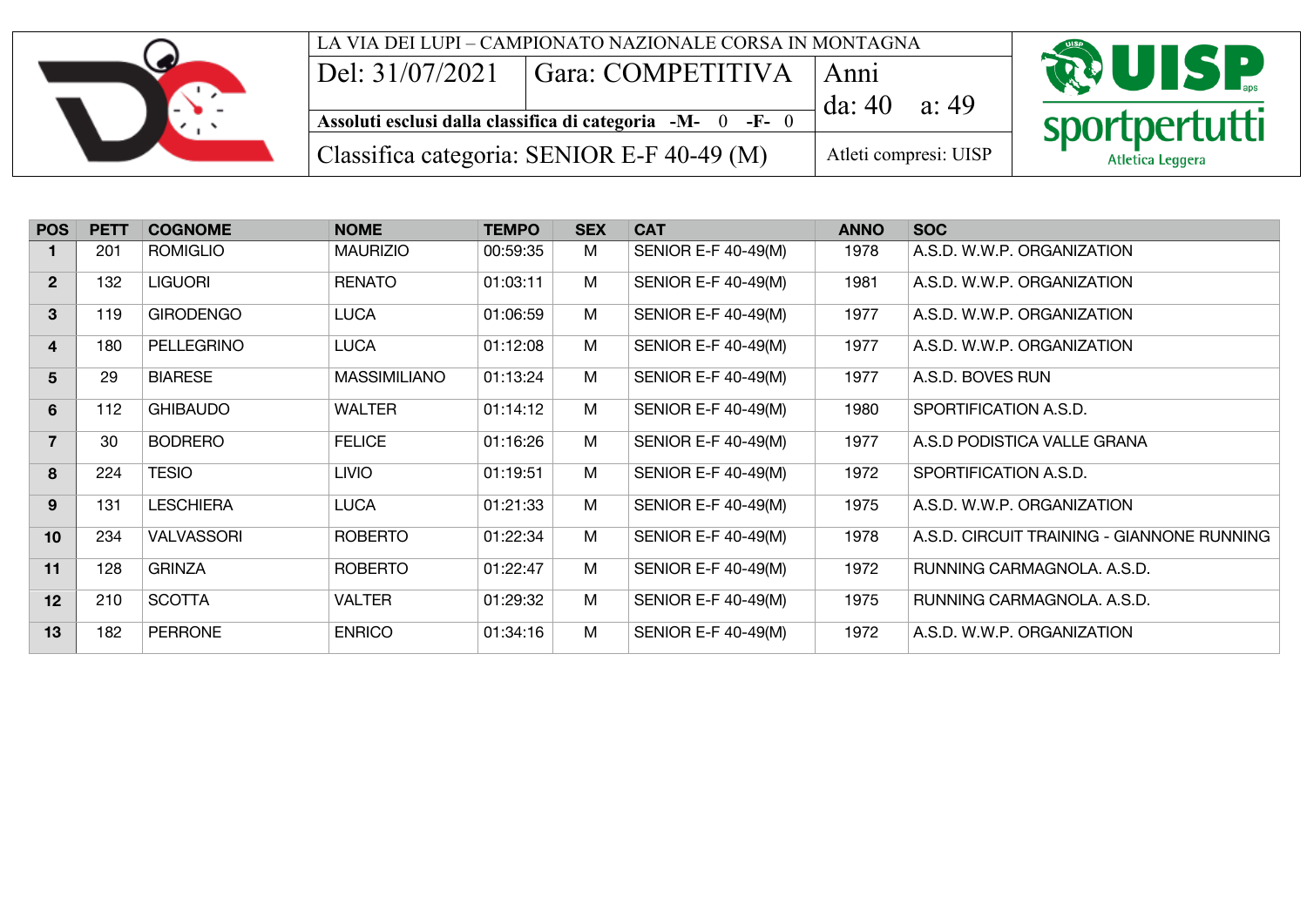|                 | LA VIA DEI LUPI – CAMPIONATO NAZIONALE CORSA IN MONTAGNA   |                       |                  |
|-----------------|------------------------------------------------------------|-----------------------|------------------|
| Del: 31/07/2021 | ' Gara: COMPETITIVA                                        | Anni                  | <b>RUISP</b>     |
|                 | Assoluti esclusi dalla classifica di categoria -M- 0 -F- 0 | da: $50$<br>a: 59     | sportpertutti    |
|                 | Classifica categoria: VETERANI G-H 50-59 (M)               | Atleti compresi: UISP | Atletica Leggera |

| <b>POS</b>              | <b>PETT</b> | <b>COGNOME</b>   | <b>NOME</b>     | <b>TEMPO</b> | <b>SEX</b> | <b>CAT</b>          | <b>ANNO</b> | <b>SOC</b>                             |
|-------------------------|-------------|------------------|-----------------|--------------|------------|---------------------|-------------|----------------------------------------|
|                         | 83          | <b>DALMASSO</b>  | <b>MARCO</b>    | 00:57:39     | M          | VETER. G-H 50-59(M) | 1971        | A.S.D. BOVES RUN                       |
| 2 <sup>2</sup>          | 13          | <b>BARONI</b>    | <b>DANIELE</b>  | 01:02:29     | M          | VETER. G-H 50-59(M) | 1963        | ASD ATLETICA RIMINI NORD SANTARCANGELO |
| 3                       | 193         | <b>REGIS</b>     | <b>DENIS</b>    | 01:08:29     | M          | VETER. G-H 50-59(M) | 1965        | DURBANO GAS ENERGY RIVAROLO 77         |
| $\overline{\mathbf{4}}$ | 92          | <b>DOLEATTI</b>  | <b>LUCA</b>     | 01:12:12     | M          | VETER. G-H 50-59(M) | 1968        | VALSUSA RUNNING TEAM ASD               |
| $5\overline{)}$         | 142         | <b>MAGLIANO</b>  | <b>GUIDO</b>    | 01:13:08     | M          | VETER. G-H 50-59(M) | 1963        | SPORTIFICATION A.S.D.                  |
| $6\phantom{1}$          | 101         | <b>FLORI</b>     | <b>IGINO</b>    | 01:18:23     | M          | VETER. G-H 50-59(M) | 1968        | A.S.D. VIGONECHECORRE                  |
| $\overline{7}$          | 63          | <b>CHIARLE</b>   | <b>CLAUDIO</b>  | 01:18:29     | M          | VETER. G-H 50-59(M) | 1968        | A.S.D. DYNAMIC CENTER VALLE BELBO      |
| 8                       | 133         | <b>LILLU</b>     | <b>ANNIBALE</b> | 01:18:42     | M          | VETER. G-H 50-59(M) | 1963        | A.S.D. W.W.P. ORGANIZATION             |
| 9                       | 213         | <b>SILIMBANI</b> | <b>RUGGERO</b>  | 01:18:51     | M          | VETER. G-H 50-59(M) | 1966        | <b>G.S. LAMONE RUSSI ASD</b>           |
| 10 <sup>1</sup>         | 27          | <b>BERTONE</b>   | <b>MASSIMO</b>  | 01:19:36     | M          | VETER. G-H 50-59(M) | 1971        | MALLARE OUTDOOR SPORT E NATURA ASD     |
| 11                      | 58          | CASTELLINO       | <b>ALBERTO</b>  | 01:41:06     | M          | VETER. G-H 50-59(M) | 1966        | A.S.D. W.W.P. ORGANIZATION             |
| 12                      | 218         | <b>STUERDO</b>   | <b>ELIO</b>     | 01:44:50     | M          | VETER. G-H 50-59(M) | 1963        | RUNNING CARMAGNOLA, A.S.D.             |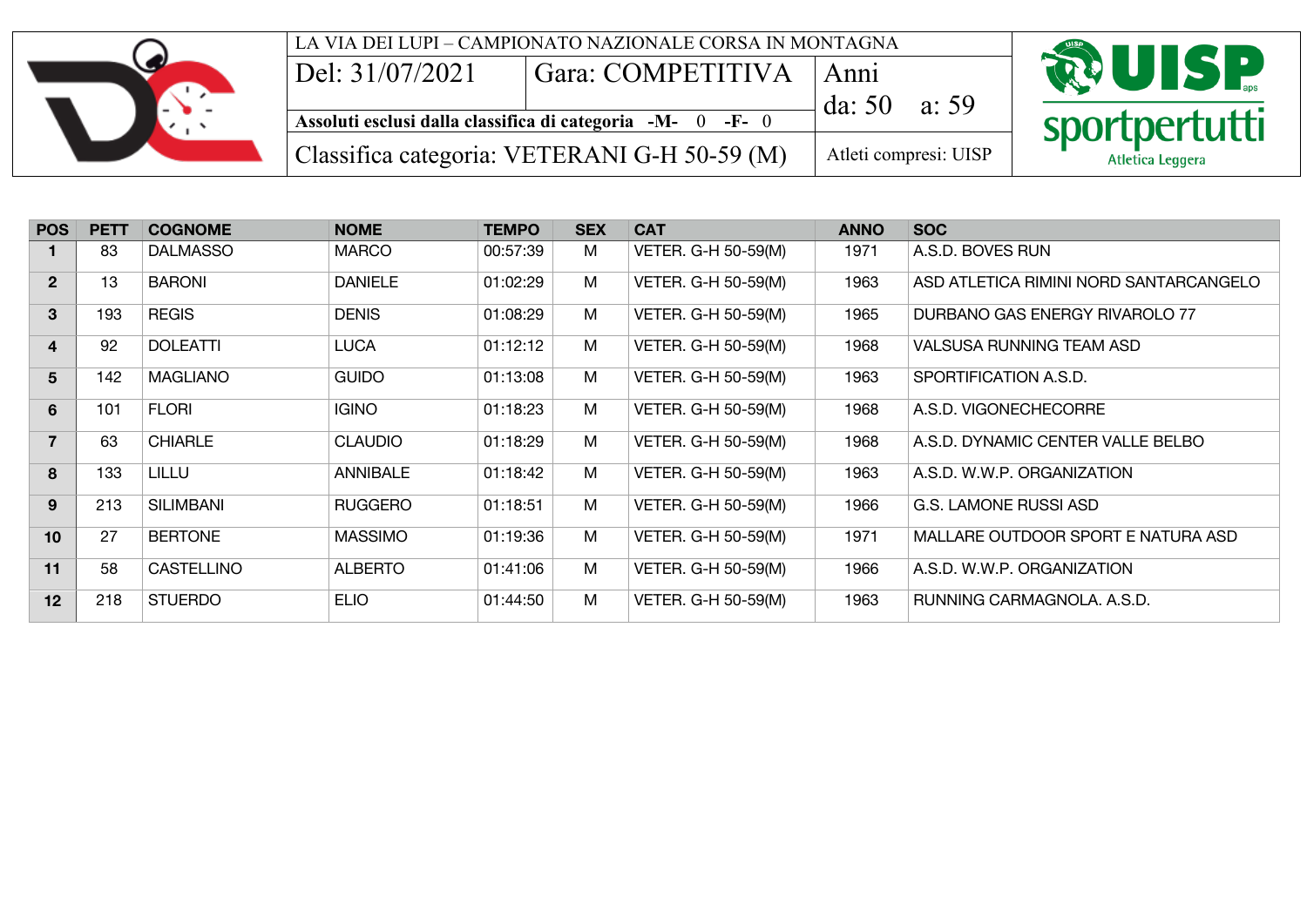|                 | LA VIA DEI LUPI – CAMPIONATO NAZIONALE CORSA IN MONTAGNA                            |                       |                  |
|-----------------|-------------------------------------------------------------------------------------|-----------------------|------------------|
| Del: 31/07/2021 | Gara: COMPETITIVA                                                                   | Anni                  | <b>RUISP</b>     |
|                 | Assoluti esclusi dalla classifica di categoria $-M \overline{0}$ -F- $\overline{0}$ | da: 60<br>a: 69       | sportpertutti    |
|                 | Classifica categoria: VETERANI I-L 60-69 (M)                                        | Atleti compresi: UISP | Atletica Leggera |

| <b>POS</b>     | <b>PETT</b>     | <b>COGNOME</b>   | <b>NOME</b>     | <b>TEMPO</b> | <b>SEX</b> | <b>CAT</b>          | <b>ANNO</b> | <b>SOC</b>                             |
|----------------|-----------------|------------------|-----------------|--------------|------------|---------------------|-------------|----------------------------------------|
|                | 231             | <b>TURINETTO</b> | <b>ALDO</b>     | 01:07:43     | M          | VETER. I-L 60-69(M) | 1960        | A.S.D. PODISTICA TORINO                |
| $\mathbf{2}$   | 15              | <b>BASSO</b>     | <b>DANILO</b>   | 01:08:20     | м          | VETER. I-L 60-69(M) | 1956        | VALMAREMOLA A.S.D.                     |
| 3              | 127             | <b>GRAGLIA</b>   | <b>VINCENZO</b> | 01:16:19     | M          | VETER. I-L 60-69(M) | 1960        | A. P. D. BOBBIESE                      |
| $\overline{4}$ | 198             | RIGHINI          | <b>SOLERTE</b>  | 01:16:33     | M          | VETER. I-L 60-69(M) | 1954        | ASD ATLETICA RIMINI NORD SANTARCANGELO |
| 5              | 14 <sup>1</sup> | <b>MACARIO</b>   | <b>GIOVANNI</b> | 01:25:53     | м          | VETER. I-L 60-69(M) | 1952        | TEAM MARATHON S.S.D.R.L.               |
| 6              | 89              | <b>DENASIO</b>   | <b>ROBERTO</b>  | 02:14:03     | M          | VETER. I-L 60-69(M) | 1961        | RUNNING CARMAGNOLA, A.S.D.             |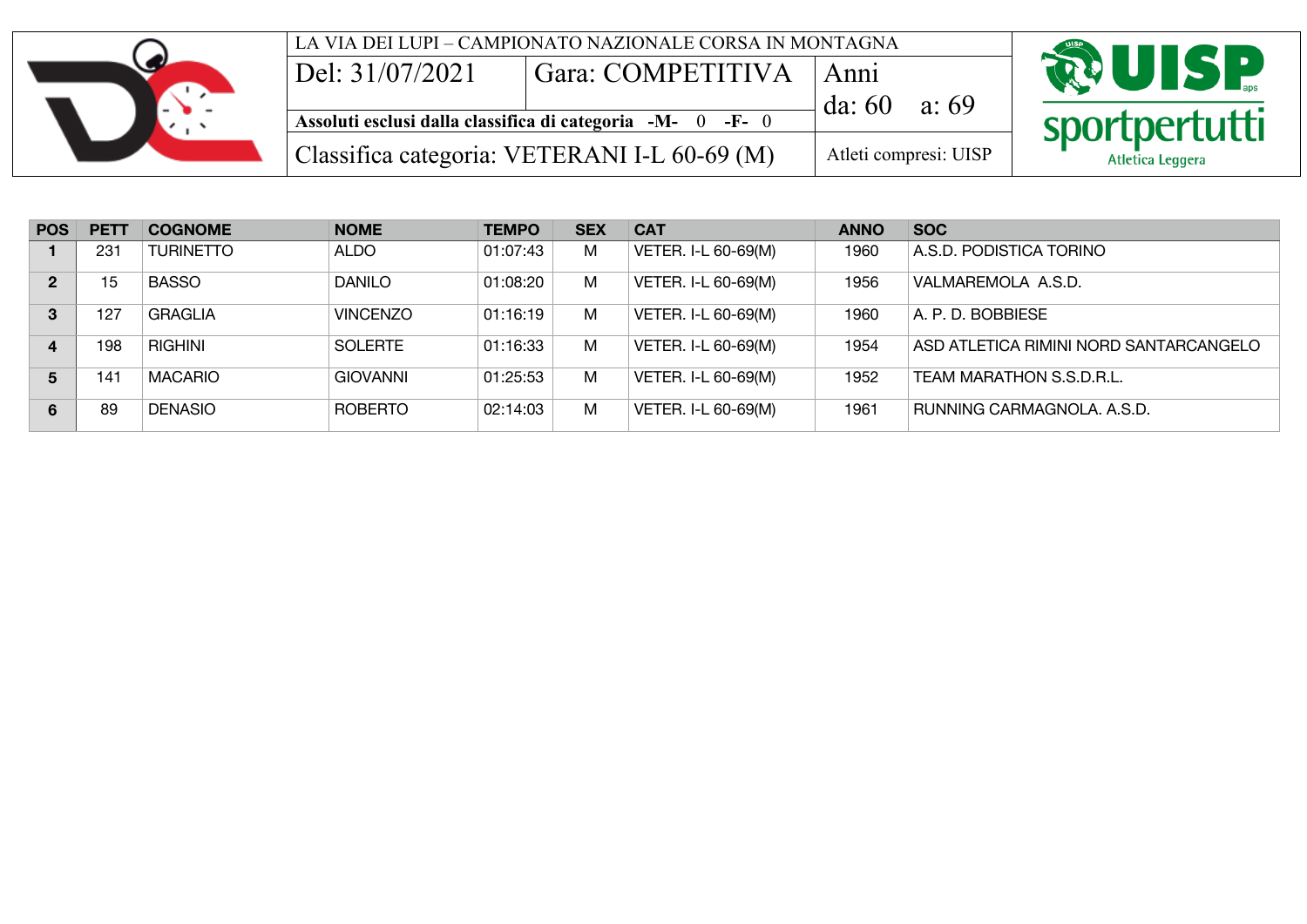|                 | LA VIA DEI LUPI – CAMPIONATO NAZIONALE CORSA IN MONTAGNA   |                       |                  |
|-----------------|------------------------------------------------------------|-----------------------|------------------|
| Del: 31/07/2021 | <sup>'</sup> Gara: COMPETITIVA                             | Anni                  | <b>ROUISP</b>    |
|                 | Assoluti esclusi dalla classifica di categoria -M- 0 -F- 0 | da: $70$<br>a: 99     | sportpertutti    |
|                 | Classifica categoria: VETERANI M-N 70-99 (M)               | Atleti compresi: UISP | Atletica Leggera |

| <b>POS</b> | <b>PETT</b> | <b>COGNOME</b> | <b>NOME</b>    | <b>TEMPO</b> | <b>SEX</b> | <b>CAT</b>          | <b>ANNO</b> | <b>SOC</b>                 |
|------------|-------------|----------------|----------------|--------------|------------|---------------------|-------------|----------------------------|
|            |             | <b>OLMO</b>    | <b>MARCO</b>   | 01:11:25     | M          | VETER. M-N 70-99(M) | 1948        | A.S.D. W.W.P. ORGANIZATION |
|            | 161         | MILAN          | <b>CLAUDIO</b> | 01:23:21     | M          | VETER. M-N 70-99(M) | 1946        | ATHLETICS PIOSSASCO        |
|            | 153         | MASIERO        | <b>LORETTO</b> | 02:11:00     | M          | VETER. M-N 70-99(M) | 1945        | A.S.D. DORATLETICA         |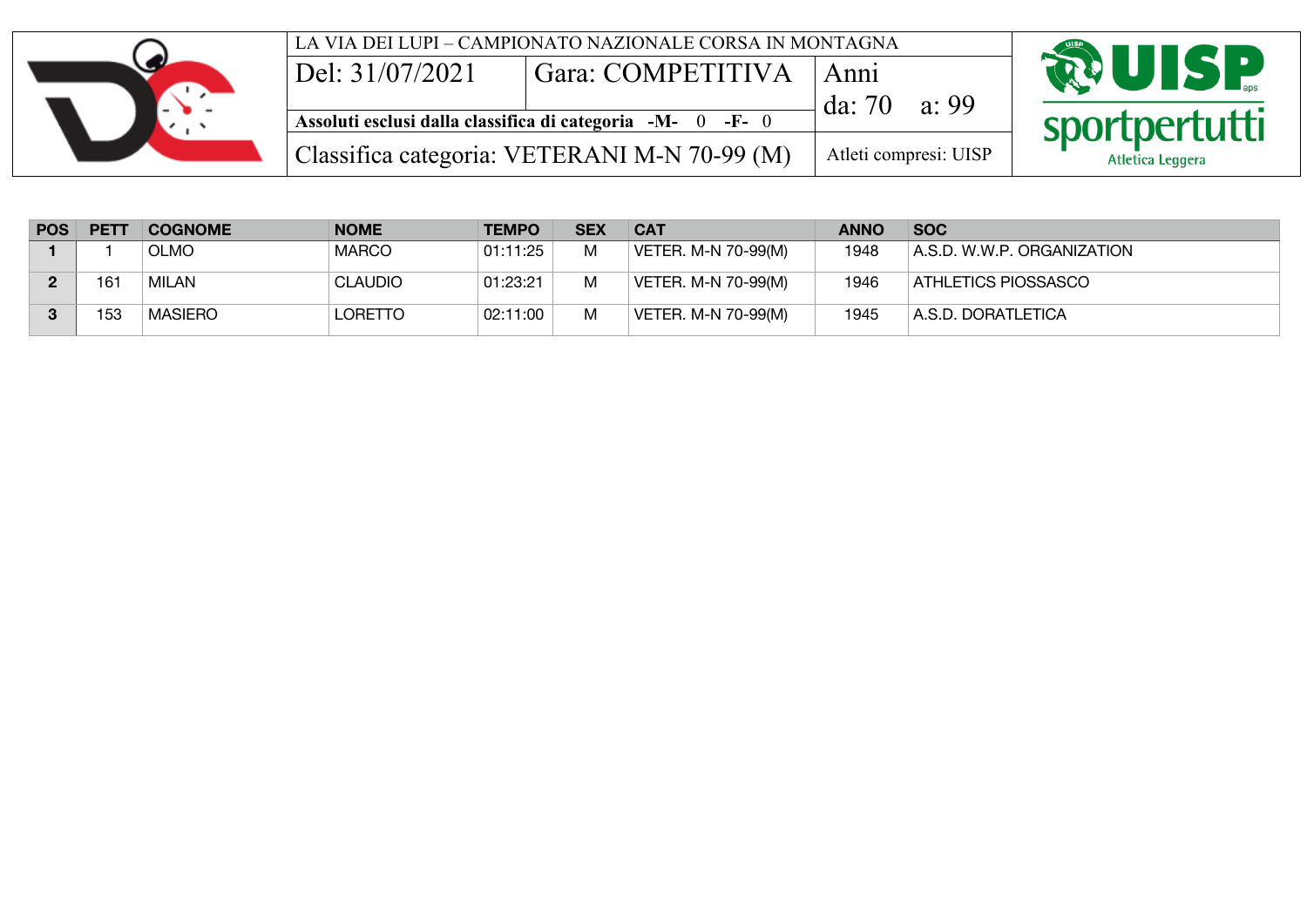| $\text{Del: } 31/07/2021$                   | LA VIA DEI LUPI – CAMPIONATO NAZIONALE CORSA IN MONTAGNA<br>Gara: COMPETITIVA | Anni                  | <b>RUISP</b>     |
|---------------------------------------------|-------------------------------------------------------------------------------|-----------------------|------------------|
|                                             | Assoluti esclusi dalla classifica di categoria -M- 0 -F- 0                    | a: 29<br>da: $18$     | sportpertutti    |
| Classifica categoria: JUN SEN A-B 18-29 (F) |                                                                               | Atleti compresi: UISP | Atletica Leggera |

| <b>POS</b> | <b>PETT</b> | <b>COGNOME</b> | <b>NOME</b>      | <b>TEMPO</b> | <b>SEX</b> | <b>CAT</b>                  | <b>ANNO</b> | <b>SOC</b>                 |
|------------|-------------|----------------|------------------|--------------|------------|-----------------------------|-------------|----------------------------|
|            | 230         | <b>TOSELLO</b> | <b>FRANCESCA</b> | 01:10:26     |            | <b>JUN SEN A-B 18-29(F)</b> | 1996        | A.S.D. W.W.P. ORGANIZATION |
|            | 212         | SETTE          | <b>MARIKA</b>    | 01:19:02     |            | <b>JUN SEN A-B 18-29(F)</b> | 1996        | A.S.D. W.W.P. ORGANIZATION |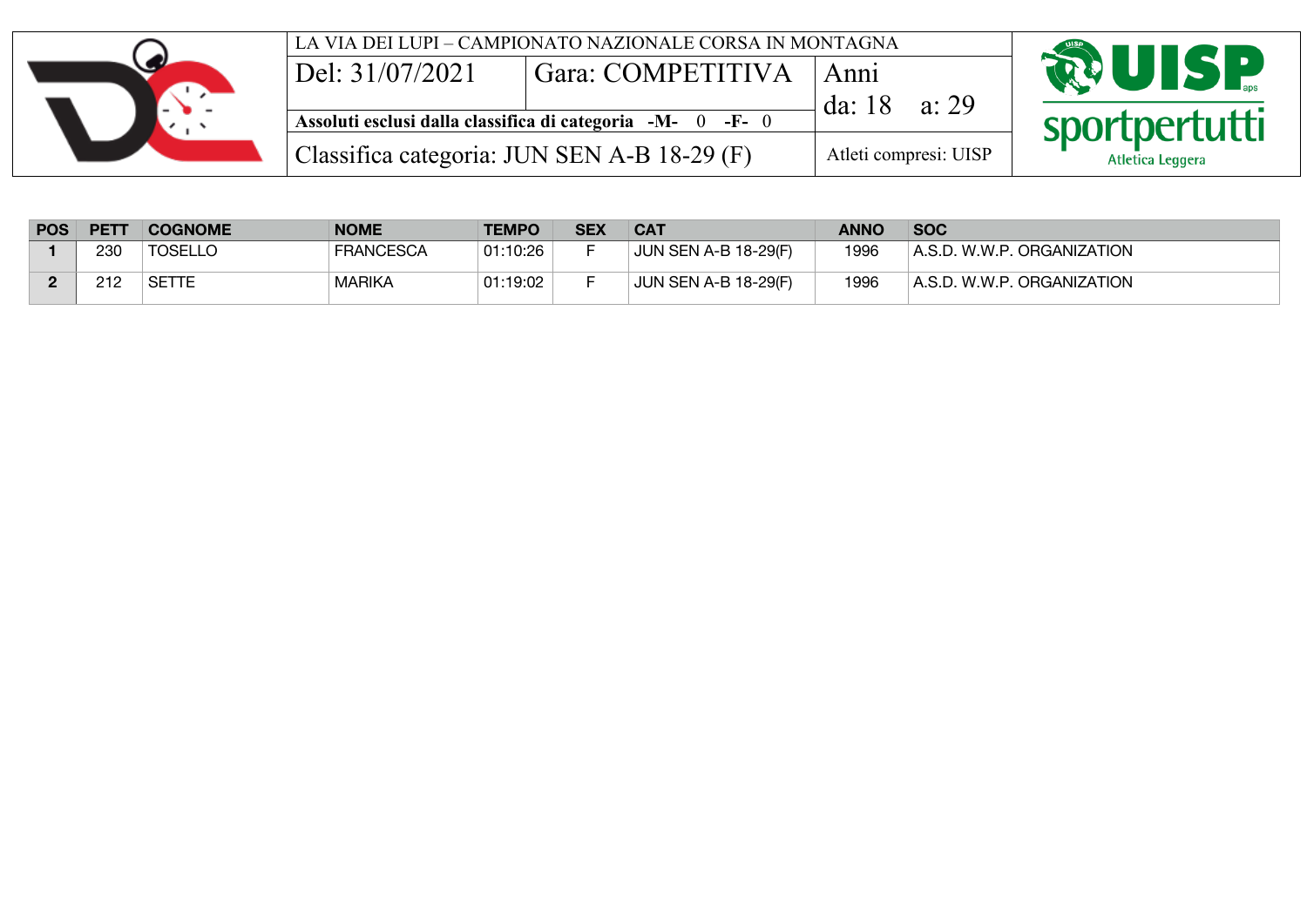| LA VIA DEI LUPI – CAMPIONATO NAZIONALE CORSA IN MONTAGNA<br>Del: 31/07/2021<br><sup>'</sup> Gara: COMPETITIVA |                             | <b>RUISP</b>     |  |  |
|---------------------------------------------------------------------------------------------------------------|-----------------------------|------------------|--|--|
| Assoluti esclusi dalla classifica di categoria -M- 0 -F- 0                                                    | Anni<br>da: $30$<br>a: $39$ | sportpertutti    |  |  |
| Classifica categoria: SENIOR C-D 30-39 (F)                                                                    | Atleti compresi: UISP       | Atletica Leggera |  |  |

| <b>POS</b> | <b>PETT</b> | <b>COGNOME</b>    | <b>NOME</b>   | <b>TEMPO</b> | <b>SEX</b> | <b>CAT</b>          | <b>ANNO</b> | <b>SOC</b>                 |
|------------|-------------|-------------------|---------------|--------------|------------|---------------------|-------------|----------------------------|
|            | 199         | <b>RIVA</b>       | <b>STELLA</b> | 01:06:19     |            | SENIOR C-D 30-39(F) | 1983        | A.S.D. W.W.P. ORGANIZATION |
|            | 152         | MARTINOTTI        | <b>SILVIA</b> | 01:18:28     |            | SENIOR C-D 30-39(F) | 1989        | A.S.D. W.W.P. ORGANIZATION |
|            | 237         | VIALE             | REBECCA       | 01:26:41     |            | SENIOR C-D 30-39(F) | 1990        | A.S.D. W.W.P. ORGANIZATION |
|            |             | <b>COMPAGNONI</b> | MANUELA       | 01:38:28     |            | SENIOR C-D 30-39(F) | 1982        | RENSEN SPORT TEAM ASD      |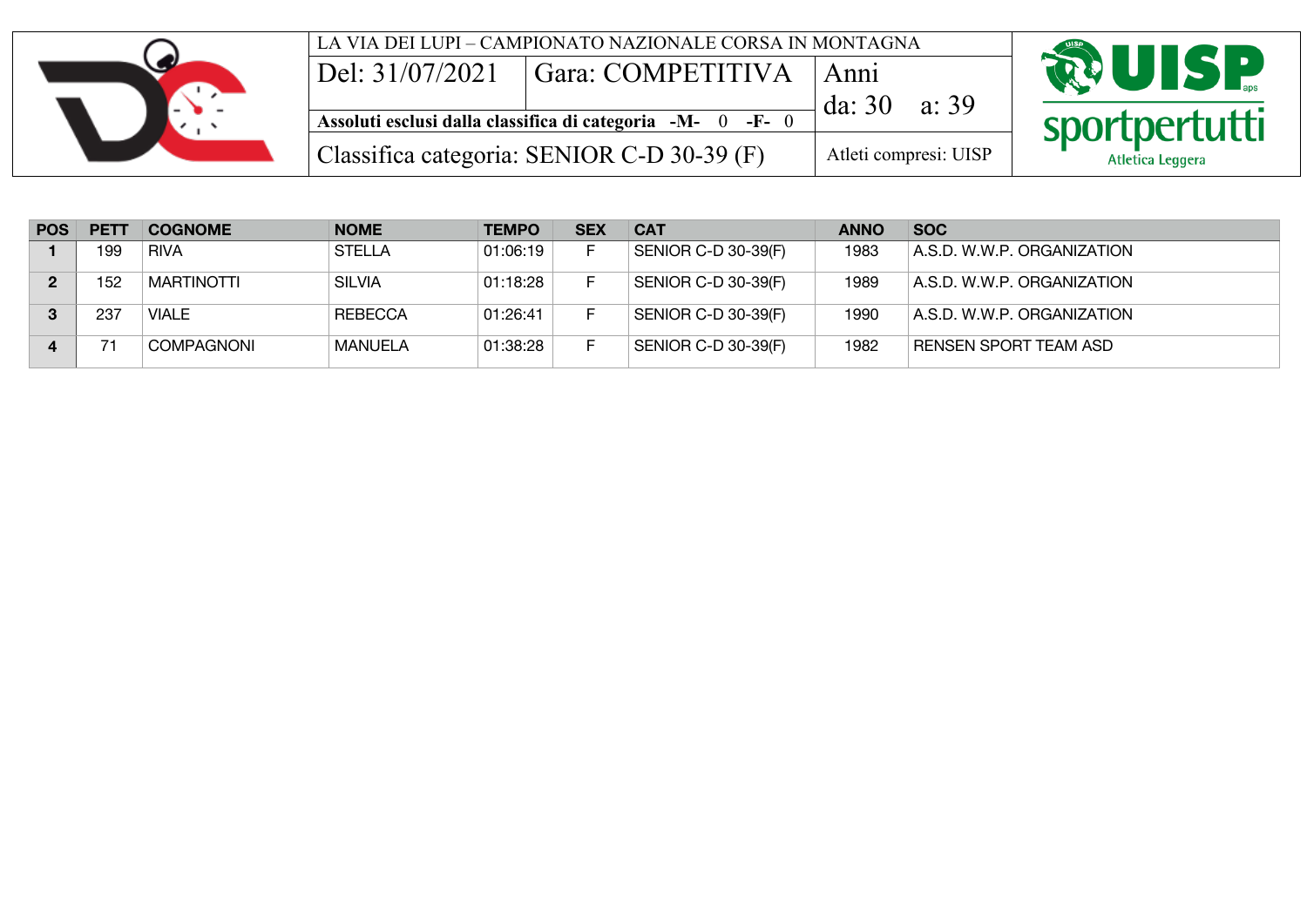| LA VIA DEI LUPI – CAMPIONATO NAZIONALE CORSA IN MONTAGNA<br>Del: 31/07/2021<br>Gara: COMPETITIVA | Anni                  | <b>RUISP</b>     |
|--------------------------------------------------------------------------------------------------|-----------------------|------------------|
| Assoluti esclusi dalla classifica di categoria -M- 0 -F- 0                                       | da: $40$<br>a: 49     | sportpertutti    |
| Classifica categoria: SENIOR E-F 40-49 (F)                                                       | Atleti compresi: UISP | Atletica Leggera |

| <b>POS</b> | <b>PETT</b> | <b>COGNOME</b>   | <b>NOME</b>      | <b>TEMPO</b> | <b>SEX</b> | <b>CAT</b>                       | <b>ANNO</b> | <b>SOC</b>                             |
|------------|-------------|------------------|------------------|--------------|------------|----------------------------------|-------------|----------------------------------------|
|            | 165         | <b>NANU</b>      | <b>ANA</b>       | 01:03:11     |            | <b>SENIOR E-F 40-49(F)</b>       | 1973        | ASD ATLETICA RIMINI NORD SANTARCANGELO |
| 2          | 175         | <b>PARODI</b>    | <b>FRANCESCA</b> | 01:26:06     |            | <b>SENIOR E-F 40-49(F)</b>       | 1976        | VALMAREMOLA A.S.D.                     |
| 3          | 120         | <b>GIUBERGIA</b> | <b>DANIELA</b>   | 01:31:35     |            | SENIOR E-F 40-49(F)              | 1978        | SPORTIFICATION A.S.D.                  |
|            | 226         | <b>TOMATIS</b>   | <b>SILVIA</b>    | 01:31:36     |            | <sup>∣</sup> SENIOR E-F 40-49(F) | 1977        | SPORTIFICATION A.S.D.                  |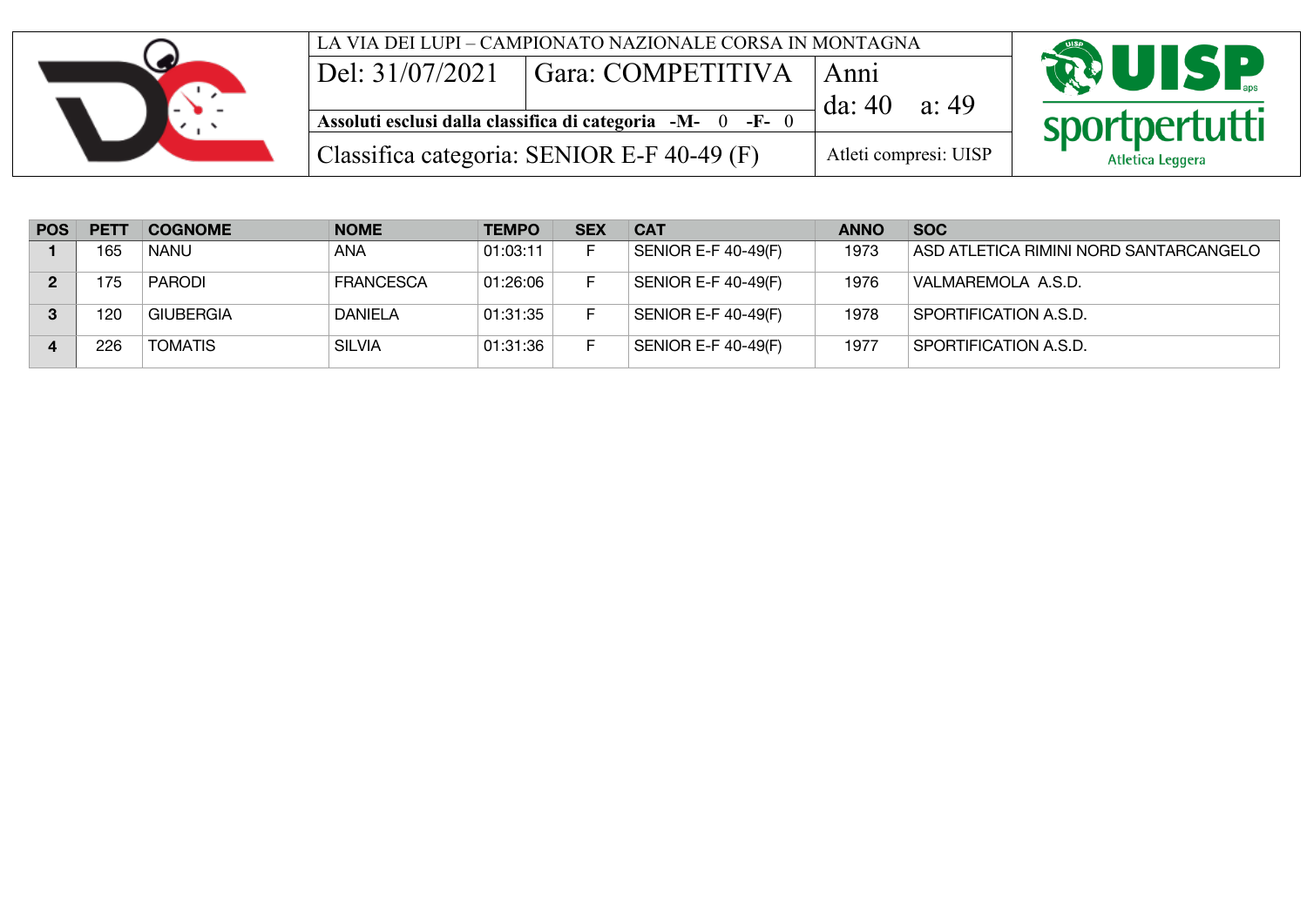|                               | LA VIA DEI LUPI – CAMPIONATO NAZIONALE CORSA IN MONTAGNA   |                       |                  |
|-------------------------------|------------------------------------------------------------|-----------------------|------------------|
| $\overline{D}$ el: 31/07/2021 | Gara: COMPETITIVA                                          | Anni                  | <b>RUISP</b>     |
|                               | Assoluti esclusi dalla classifica di categoria -M- 0 -F- 0 | da: $50$<br>a: 59     | sportpertutti    |
|                               | Classifica categoria: VETERANE G-H 50-59 (F)               | Atleti compresi: UISP | Atletica Leggera |

| <b>POS</b> | <b>PETT</b> | <b>COGNOME</b>    | <b>NOME</b>       | <b>TEMPO</b> | <b>SEX</b> | <b>CAT</b>          | <b>ANNO</b> | <b>SOC</b>            |
|------------|-------------|-------------------|-------------------|--------------|------------|---------------------|-------------|-----------------------|
|            | 156         | <b>MATTONE</b>    | <b>GIUSEPPINA</b> | 01:07:45     |            | VETER. G-H 50-59(F) | 1968        | A.S.D. BOVES RUN      |
|            | 217         | <b>SPORTELLI</b>  | <b>TIZIANA</b>    | 01:20:55     |            | VETER. G-H 50-59(F) | 1967        | G.S. LAMONE RUSSI ASD |
|            | 21          | <b>BERTINETTI</b> | <b>ADRIANA</b>    | 01:29:50     |            | VETER. G-H 50-59(F) | 1970        | SPORTIFICATION A.S.D. |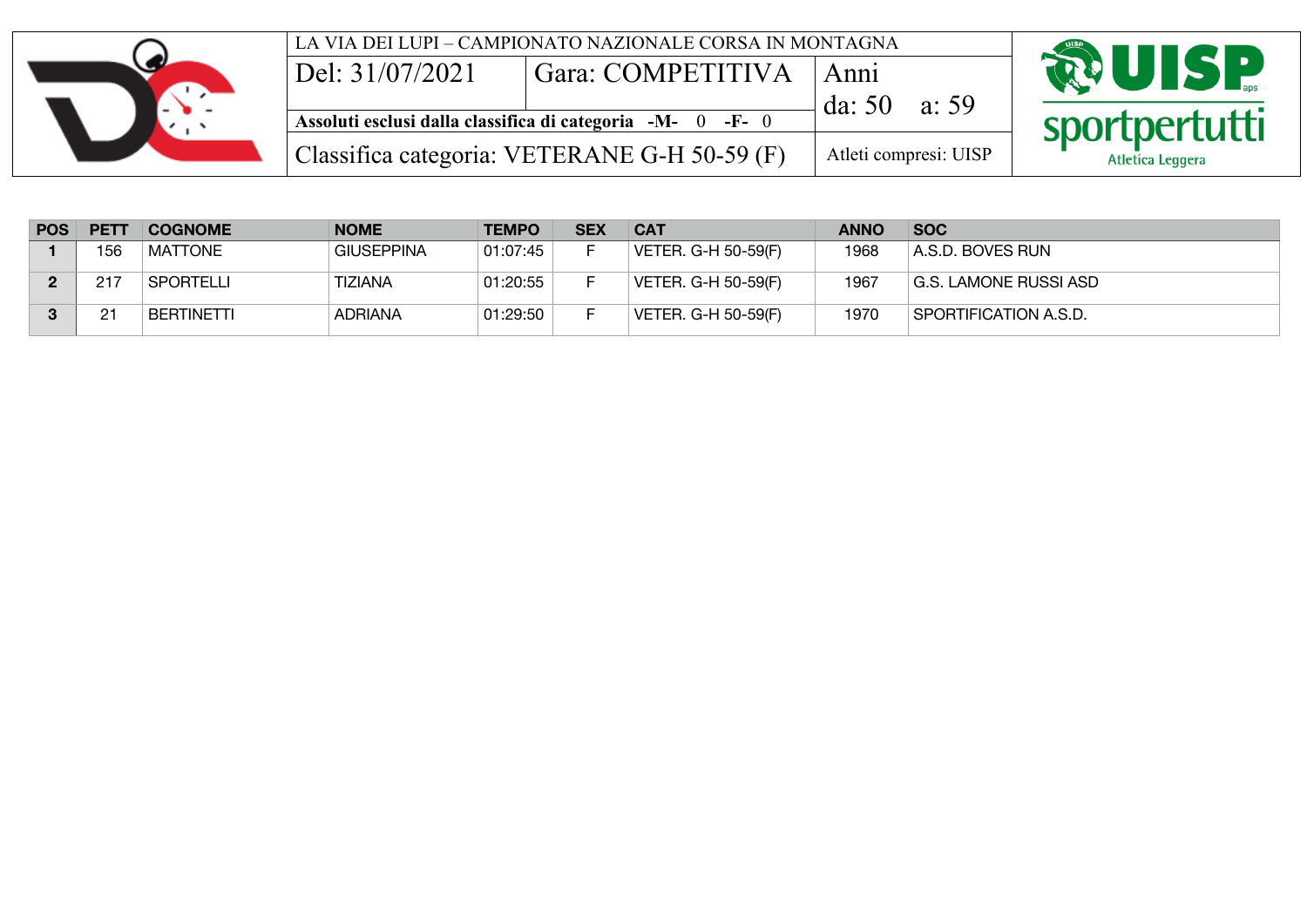|                          | LA VIA DEI LUPI – CAMPIONATO NAZIONALE CORSA IN MONTAGNA                            |                       |       |                  |
|--------------------------|-------------------------------------------------------------------------------------|-----------------------|-------|------------------|
| $\Delta$ Del: 31/07/2021 | Gara: COMPETITIVA                                                                   | Anni                  |       | <b>RUISP</b>     |
|                          | Assoluti esclusi dalla classifica di categoria $-M \overline{0}$ -F- $\overline{0}$ | da: 60                | a: 99 | sportpertutti    |
|                          | Classifica categoria: VETERANE I-N 60-99 (F)                                        | Atleti compresi: UISP |       | Atletica Leggera |

| <b>POS</b> | <b>PETT</b> | <b>COGNOME</b>               | <b>NOME</b>    | <b>TEMPO</b> | <b>SEX</b> | <b>CAT</b>              | DATA N. | <b>SOC</b>                        |
|------------|-------------|------------------------------|----------------|--------------|------------|-------------------------|---------|-----------------------------------|
|            | 52          | CASADIO                      | <b>MONICA</b>  | 01:17:12     |            | VETER. I-L-M-N 60-99(F) | 1959    | POL. PONTE NUOVO ASD              |
|            | 78          | D'AMBROSIO                   | <b>NATALIA</b> | 01:37:07     |            | VETER. I-L-M-N 60-99(F) | 1961    | TIGER SPORT RUNNING TEAM ASD      |
|            | 236         | VENTURINI                    | <b>LORENZA</b> | 01:40:01     |            | VETER. I-L-M-N 60-99(F) | 1957    | A.S.D. SOCIETA VICTORIA ATLETICA  |
|            | 43          | BRUNO DI CLARAFOND   DANIELA |                | 02:46:27     |            | VETER. I-L-M-N 60-99(F) | 1944    | A.S.D. PODISTICA VALLE INFERNOTTO |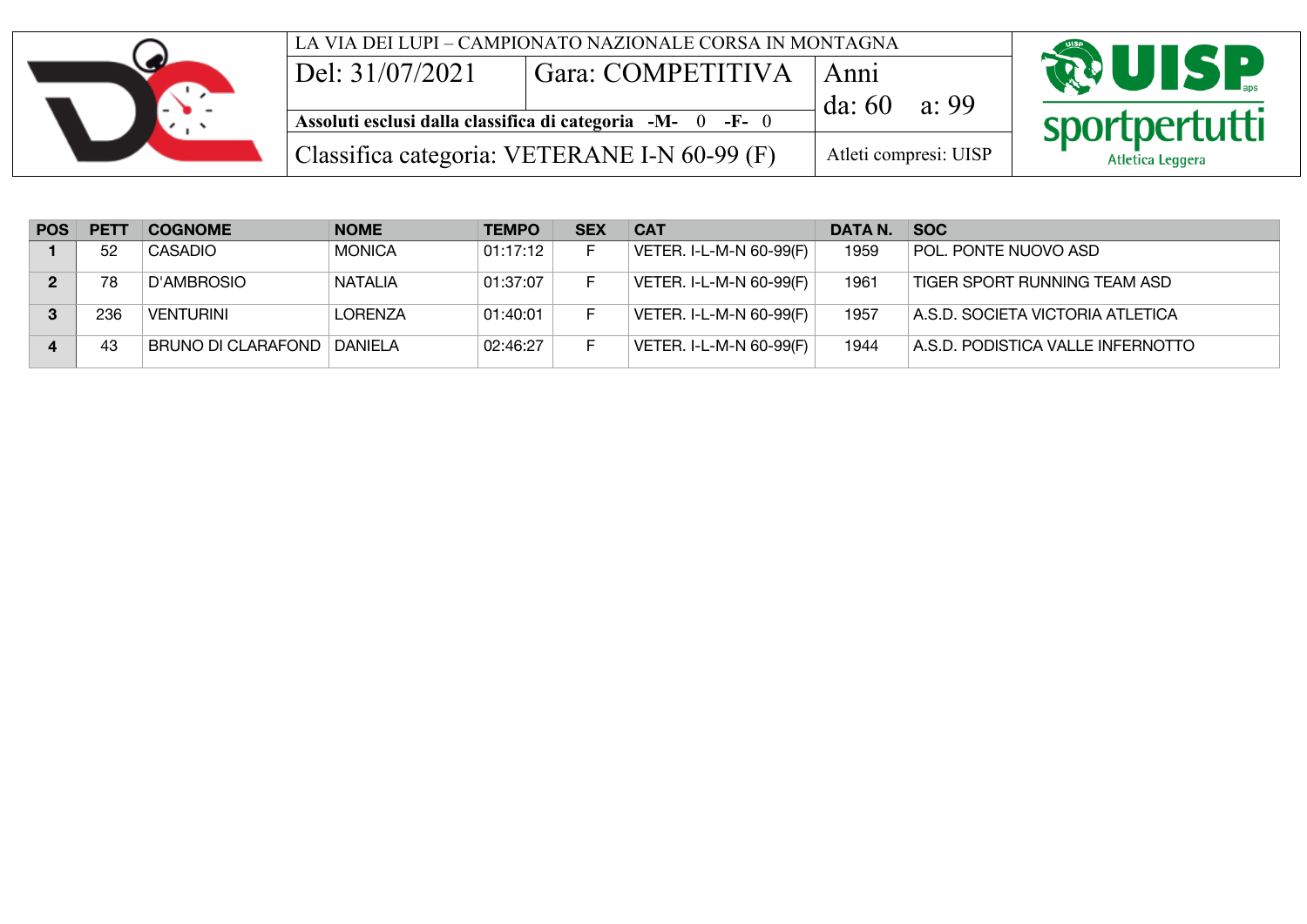# **LA VIA DEI LUPI 2021 - 31/07/2021**

### **Classifica Società Maschile UISP**



| N. Soc                                        | cod squ |     | Punti (M) Partecipanti (M) | Bonus Punti (M) + bonus |
|-----------------------------------------------|---------|-----|----------------------------|-------------------------|
| 1 A.S.D. W.W.P. ORGANIZATION                  | A180647 | 291 | 22                         | 291                     |
| 2 SPORTIFICATION A.S.D.                       | A180720 | 74  | 5                          | 74                      |
| 3 RUNNING CARMAGNOLA. A.S.D.                  | A180803 | 43  | 4<br>0                     | 43                      |
| 4 ASD ATLETICA RIMINI NORD SANTARCANGELO      | H110354 | 36  | $\overline{2}$<br>0        | 36                      |
| 5 A.S.D. BOVES RUN                            | A180804 | 36  | $\overline{2}$             | 36                      |
| 6 A.S.D. TEAM MARGUAREIS                      | A180780 | 33  | 2<br>0                     | 33                      |
| 7 A.S.D PODISTICA VALLE GRANA                 | A180828 | 24  | $\overline{2}$             | 24                      |
| 8 A.S.D. G.S. DES AMIS                        | A130121 | 20  | 1                          | 20                      |
| 9 TRAIL RUNNERS FINALE L. ASD                 | C040335 | 20  | 1                          | 20                      |
| 10 A.S.D. PODISTICA TORINO                    | A051580 | 20  | 1                          | 20                      |
| 11 VALMAREMOLA A.S.D.                         | C040371 | 19  | 1                          | 19                      |
| 12 GRUPPO SPORTIVO POMARETTO 80 A.S.D.        | A160129 | 19  | $\mathbf 1$                | 19                      |
| 13 A.S.D. DORATLETICA                         | A130646 | 18  | 1                          | 18                      |
| $14$ A. P. D. BOBBIESE                        | A160313 | 18  | $\mathbf{1}$               | 18                      |
| 15 DURBANO GAS ENERGY RIVAROLO 77             | A140541 | 18  | 1                          | 18                      |
| 16 BERGEGGI TEAM A.S.D.                       | C040338 | 17  | 1                          | 17                      |
| 17 VALSUSA RUNNING TEAM ASD                   | A130056 | 17  | 1                          | 17                      |
| 18 SPORT CLUB ANGROGNA A.S.D.                 | A160190 | 17  | $\mathbf 1$                | 17                      |
| <b>19 ASD ENEA</b>                            | N4D1722 | 16  | $\mathbf 1$                | 16                      |
| 20 A.S.D. VIGONECHECORRE                      | A160326 | 15  | $\mathbf 1$                | 15                      |
| 21 A.S.D. DYNAMIC CENTER VALLE BELBO          | A180753 | 14  | 1                          | 14                      |
| 22 U.S. ATLETICA CAFASSE                      | A120370 | 13  | 1                          | 13                      |
| 23 G.S. LAMONE RUSSI ASD                      | H070205 | 12  | 1                          | 12                      |
| 24 A.S.D. CIRCUIT TRAINING - GIANNONE RUNNING | A050874 | 11  | $\mathbf 1$                | 11                      |
| 25 MALLARE OUTDOOR SPORT E NATURA ASD         | C040388 | 11  | 1                          | 11                      |
| 26 A.S.D. EQUILIBRA RUNNING TEAM              | A120682 | 6   | $\mathbf{1}$               | 6                       |
| 27 POL. PONTE NUOVO ASD                       | H070281 |     |                            | 0                       |
| 28 TIGER SPORT RUNNING TEAM ASD               | A130798 |     |                            | 0                       |
| 29 A.S.D. SOCIETA VICTORIA ATLETICA           | H011219 |     |                            | 0                       |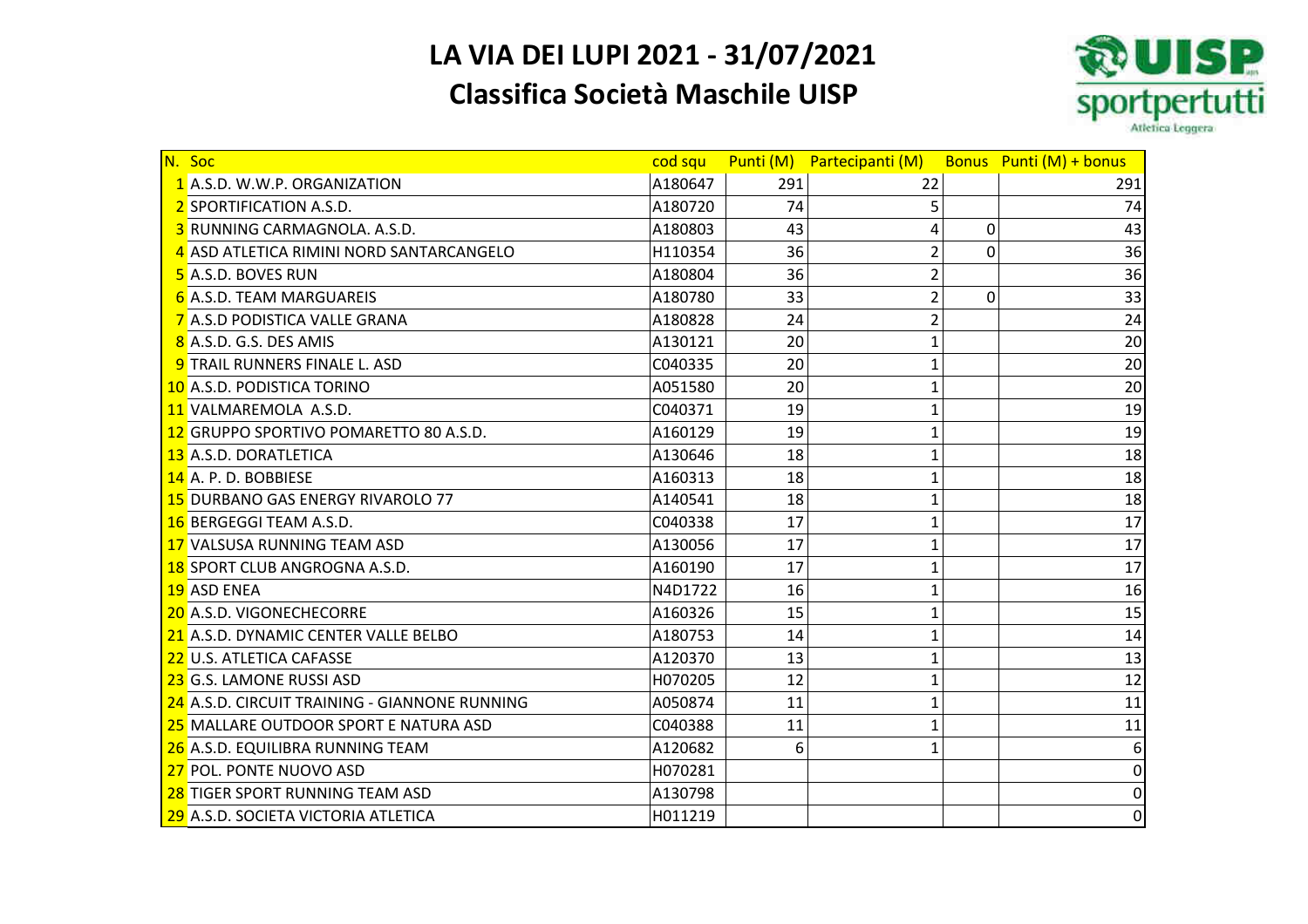# **LA VIA DEI LUPI 2021 - 31/07/2021**

### **Classifica Società Femminile UISP**



| N. Soc                                   | cod squ |    | Punti (F) Partecipanti (F) |   | Bonus Punti (F) + bonus |
|------------------------------------------|---------|----|----------------------------|---|-------------------------|
| 1 A.S.D. W.W.P. ORGANIZATION             | A180647 | 96 | 5                          | 0 | 96                      |
| 2 SPORTIFICATION A.S.D.                  | A180720 | 53 | 3                          | 0 | 53                      |
| 3 VALMAREMOLA A.S.D.                     | C040371 | 19 | $\mathbf{1}$               | 0 | 19                      |
| 4 ASD ATLETICA RIMINI NORD SANTARCANGELO | H110354 | 20 | $\mathbf{1}$               |   | 20                      |
| 5 A.S.D. BOVES RUN                       | A180804 | 20 | $\mathbf{1}$               |   | 20                      |
| 6 POL. PONTE NUOVO ASD                   | H070281 | 20 | 1                          |   | 20                      |
| 7 G.S. LAMONE RUSSI ASD                  | H070205 | 19 | $\mathbf{1}$               |   | 19                      |
| 8 TIGER SPORT RUNNING TEAM ASD           | A130798 | 19 | 1                          |   | 19                      |
| 9 A.S.D. SOCIETA VICTORIA ATLETICA       | H011219 | 18 | 1                          |   | 18                      |
| 10 RENSEN SPORT TEAM ASD                 | C011881 | 17 | 1                          |   | 17                      |
| 11 A.S.D. SOCIETA VICTORIA ATLETICA      | H011219 | 16 | $\mathbf{1}$               |   | 16                      |
| 12 MARATHON CLUB CRAL MPS                | L090149 | 14 | $\mathbf{1}$               |   | 14                      |
| <b>13 ASD ATHLETIC RUN</b>               | L109249 | 14 | $\mathbf{1}$               |   | 14                      |
| 14 C.S. OLIMPIA POGGIO AL VENTO A.S.D.   | L090266 | 13 | 1                          |   | 13                      |
| 15 ASD 4 STORMO                          | L031261 | 12 | $\mathbf{1}$               |   | 12                      |
| 16 SOCIETA ATLETICA FOLLONICA            | L030456 | 12 | 1                          |   | 12                      |
|                                          |         |    |                            |   |                         |
|                                          |         |    |                            |   |                         |
|                                          |         |    |                            |   |                         |
|                                          |         |    |                            |   |                         |
|                                          |         |    |                            |   |                         |
|                                          |         |    |                            |   |                         |
|                                          |         |    |                            |   |                         |
|                                          |         |    |                            |   |                         |
|                                          |         |    |                            |   |                         |
|                                          |         |    |                            |   |                         |
|                                          |         |    |                            |   |                         |
|                                          |         |    |                            |   |                         |
|                                          |         |    |                            |   |                         |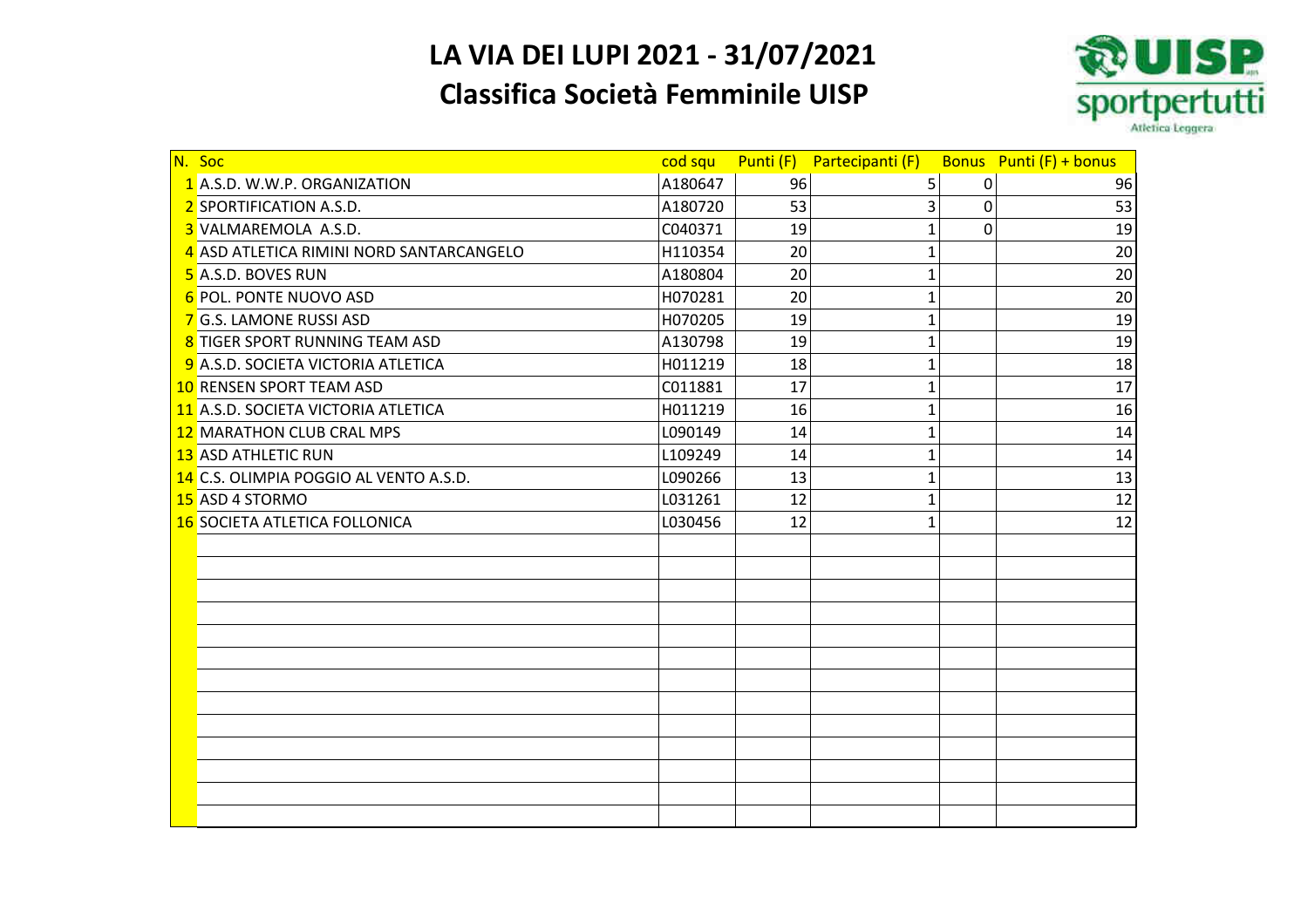

**1** Gara: COMPETITIVA **Del: 31/07/2021**

Atleticompresi : Tutti

## **Classifica Generale**



| Posiz.          | Pos.Sex. Pos.Cat |                | Pett. Cognome  | <b>Nome</b>       |           | Naz. Anno Sex Squadra |                                                               | Cat.                        | <b>Tempo</b> | <b>Real Time</b> | Min/Km                 | Km/h   | Dis. Tem | Dis. Mt.       |  |
|-----------------|------------------|----------------|----------------|-------------------|-----------|-----------------------|---------------------------------------------------------------|-----------------------------|--------------|------------------|------------------------|--------|----------|----------------|--|
|                 | 1                | $\mathbf{1}$   | 37 BOUCHARD    | <b>NICHOLAS</b>   | IT.       |                       | 1998 M   ATLETICA SALUZZO                                     | IN SEN A-B 18-29(N 00:53:53 |              |                  | 00:04:44               | 12,694 | 00:00:00 | $\overline{0}$ |  |
| $\overline{2}$  | $\overline{2}$   | $\mathbf{1}$   | 167 NEGRO      | ANDREA            | IT.       | 1987 M                | A.S.D. G.S. DESAMIS                                           | ENIOR C-D 30-39(N 00:54:08  |              |                  | 00:04:45               | 12,636 | 00:00:15 | 52             |  |
|                 | 3                | $\overline{2}$ | 176 PARODI     | <b>LORENZO</b>    | ΙT        | 1995 M                | <b>TRAIL RUNNERS FINALE L. ASD</b>                            | JN SEN A-B 18-29(NO0:54:27  |              |                  | 00:04:47 12,562        |        | 00:00:34 | 118            |  |
|                 | 4                | $\overline{2}$ | 104 FORNERO    | <b>ANDREA</b>     | IΤ        | 1984 M                | SPORTIFICATION A.S.D.                                         | ENIOR C-D 30-39(N 00:54:58  |              |                  | 00:04:49               | 12,444 | 00:01:05 | 224            |  |
|                 | 5                | $\mathbf{1}$   | 6 ARNAUDO      | <b>ALESSANDRO</b> | IT.       | 1981 M                | ASD PODISTICA CASTAGNITESE                                    | ENIOR E-F40-49(N 00:55:12   |              |                  | 00:04:51               | 12,391 | 00:01:19 | 271            |  |
| 6               | 6                | 3              | 10 BARILE      | <b>GABRIELE</b>   | IT.       | 1999 M                | $ A.S.D.PODISTICAVALLE VARAITA   IN SEN A-B 18-29(N00:56:25)$ |                             |              |                  | 00:04:57               | 12,124 | 00:02:32 | 511            |  |
|                 | $\overline{7}$   | 4              | 116 GIORDANO   | <b>STEFANO</b>    | ΙT        | 1993 M                | PODISTICA VALVERMENAGNA BUN SEN A-B 18-29(NO0:56:28           |                             |              |                  | 00:04:57               | 12,113 | 00:02:35 | 521            |  |
| 8               | 8                | 3              | 47 CAMAGLIO    | <b>STEFANO</b>    | IΤ        | 1988 M                | A.S.D. TEAM MARGUAREIS                                        | ENIOR C-D 30-39(N 00:57:29  |              |                  | 00:05:03 11,899        |        | 00:03:36 | 713            |  |
| 9               | 9                | $\mathbf{1}$   | 83 DALMASSO    | <b>MARCO</b>      | IΤ        | 1971 M                | A.S.D. BOVES RUN                                              | ETER. G-H 50-59(N 00:57:39  |              |                  | 00:05:03               | 11,865 | 00:03:46 | 744            |  |
| 10              | 10               | 4              | 12 BARLOCCO    | <b>MATTIA</b>     | IT.       | 1989 M                | BERGEGGI TEAM A.S.D.                                          | ENIOR C-D 30-39(N 00:58:43  |              |                  | 00:05:09 11,649        |        | 00:04:50 | 938            |  |
| 11              | 11               | 5.             | 106 FOSSAT     | <b>LORENZO</b>    | IΤ        | 2002 M                | GRUPPO SPORTIVO POMARETTC IN SEN A-B 18-29(NO0:59:16          |                             |              |                  | $ 00:05:12 \t  11,541$ |        | 00:05:23 | 1.035          |  |
| 12              | 12               | 6              | 34 BONGIOVANNI | <b>ELIA</b>       | IT.       | 2003 M                | A.S.D.DRAGONERO                                               | IN SEN A-B 18-29(NO0:59:29  |              |                  | 00:05:13 11,499        |        | 00:05:36 | 1.073          |  |
| 13              | 13               | $\overline{2}$ | 201 ROMIGLIO   | <b>MAURIZIO</b>   | IT        | 1978 M                | A.S.D. W.W.P. ORGANIZATION                                    | ENIOR E-F40-49(N 00:59:35   |              |                  | 00:05:14 11,480        |        | 00:05:42 | 1.090          |  |
| 14              | 14               | $\overline{7}$ | 184 PIANA      | <b>FEDERICO</b>   | IΤ        | 1992 M                | G.S.D.VALTANARO                                               | IN SEN A-B 18-29(N 00:59:38 |              |                  | $ 00:05:14 \t11.470$   |        | 00:05:45 | 1.099          |  |
| 15 <sup>°</sup> | 15               | 8              | 111 GAVOTTO    | NICOLA            | IT.       | 1994 M                | A.S.D. W.W.P. ORGANIZATION                                    | IN SEN A-B 18-29(N01:00:11  |              |                  | 00:05:17               | 11,365 | 00:06:18 | 1.193          |  |
| 16              | 16               | 9              | 166 NEGRIN     | <b>SIMONE</b>     | ΙT        | 2002 M                | SPORT CLUB ANGROGNA A.S.D.                                    | JN SEN A-B 18-29(N 01:00:19 |              |                  | $ 00:05:18$ 11,340     |        | 00:06:26 | 1.215          |  |
| 17              | 17               | 5              | 53 CASSINELLI  | <b>GIOVANNI</b>   | IΤ        | 1991 M                | <b>ASD ENEA</b>                                               | ENIOR C-D 30-39(N 01:01:08  |              |                  | 00:05:22 11,189        |        | 00:07:15 | 1.351          |  |
| 18              | 18               | 6              | 59 CASTELLO    | <b>GIUSEPPE</b>   | IT.       | 1986 M                | G.S.R. FERREROA.S.D.                                          | ENIOR C-D 30-39(N 01:01:08  |              |                  | 00:05:22 11,189        |        | 00:07:15 | 1.351          |  |
| 19              | 19               | 3              | 138 LOTTI      | <b>MARCO</b>      | IΤ        | 1974 M                | $ A.S.D PAM MONDOVI-CHIUSA PE  ENIOR E-F 40-49(N)01:01:24$    |                             |              |                  | 00:05:23 11,140        |        | 00:07:31 | 1.395          |  |
| 20              | 20               | 4              | 177 PASERO     | ANDREA STEFANO    | IΤ        | 1973 M                | A.S.D.POD. VALLE INFERNOTTO                                   | ENIOR E-F40-49(N 01:01:29   |              |                  | 00:05:24 11,125        |        | 00:07:36 | 1.409          |  |
| 21              | 21               | 5              | 72 CONIGLIO    | <b>GIAN LUCA</b>  | ITI       | 1973 M                | A.S.D. BOVES RUN                                              | ENIOR E-F40-49(M 01:01:58   |              |                  | 00:05:26 11,038        |        | 00:08:05 | 1.487          |  |
| 22              | 22               | $\overline{2}$ | 197 RICCA      | <b>ALBERTO</b>    | IΤ        | 1971 M                | ASD GRUPPO PODISTI ALBESI                                     | ETER. G-H 50-59(N 01:02:13  |              |                  | 00:05:28               | 10,994 | 00:08:20 | 1.526          |  |
| 23              | 23               | 10             | 253 GIRAUDO    | <b>SAMUELE</b>    | IT.       | 2003 M                | A.S.D. ATLETICA ROATA CHIUSANI IN SEN A-B 18-29( $N$ 01:02:17 |                             |              |                  | 00:05:28               | 10,982 | 00:08:24 | 1.537          |  |
| 24              | 24               | 3              | 13 BARONI      | <b>DANIELE</b>    | IΤ        | 1963 M                | ASD ATLETICA RIMINI NORD SAN ETER. G-H 50-59(N 01:02:29       |                             |              |                  | 00:05:29               | 10,947 | 00:08:36 | 1.569          |  |
| 25              | 25               | 11             | 147 MARONGIU   | <b>STEFANO</b>    | ΙT        | 1995 M                | $ A.S.D.PODISTICAVALLE VARAITA   IN SEN A-B 18-29/101:02:33$  |                             |              |                  | 00:05:29               | 10,935 | 00:08:40 | 1.579          |  |
| 26              | 26               | 12             | 91 DOBRITOIU   | MIHAI GABRIEL     | <b>RO</b> |                       | 1994 M A.S.D. W.W.P. ORGANIZATION                             | IN SEN A-B 18-29(N 01:03:02 |              |                  | 00:05:32 10,851        |        | 00:09:09 | 1.654          |  |
|                 |                  |                |                |                   |           |                       |                                                               |                             |              |                  |                        |        |          |                |  |

www.dreamrunners.it



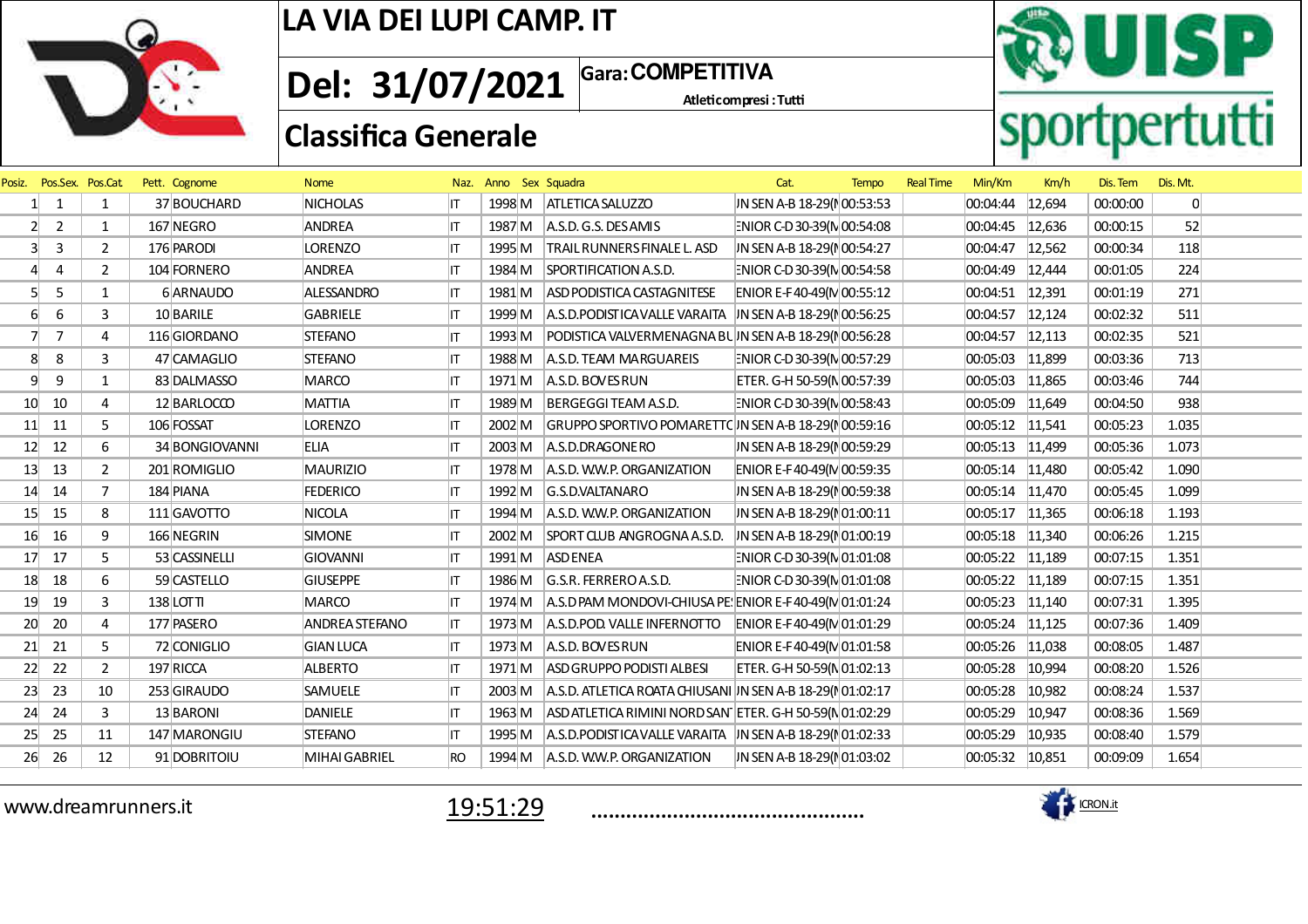

Atleticompresi : Tutti **1** Gara: COMPETITIVA **Del: 31/07/2021**

# **RUISP**<br>sportpertutti

## **Classifica Generale**

| Posiz.          |                | Pos.Sex. Pos.Cat | Pett. Cognome     | <b>Nome</b>       |     | Naz. Anno Sex Squadra |                                                                    | Cat.                        | <b>Tempo</b> | <b>Real Time</b> | Min/Km          | Km/h   | Dis. Tem | Dis. Mt. |  |
|-----------------|----------------|------------------|-------------------|-------------------|-----|-----------------------|--------------------------------------------------------------------|-----------------------------|--------------|------------------|-----------------|--------|----------|----------|--|
| 27              | 27             |                  | 84 DALMASSO       | <b>MAURIZIO</b>   | IT. |                       | 1988 M A.S.D. TEAM MARGUAREIS                                      | ENIOR C-D 30-39(N 01:03:03  |              |                  | 00:05:32 10,849 |        | 00:09:10 | 1.657    |  |
| 28              | 28             | 13               | 252 GASTALDI      | ANDREA            | IT. |                       | 2003 M A.S.D. ATLETICA ROATA CHIUSANI IN SEN A-B 18-29(NO1:03:07   |                             |              |                  | 00:05:32        | 10,837 | 00:09:14 | 1.667    |  |
| 29              | 29             | 8                | 2 ACQUARONE       | <b>IVAR</b>       | IT  | 1990 M                | ASD GOLFO DIANESE ULTRA RUN ENIOR C-D30-39(N 01:03:11              |                             |              |                  | 00:05:33        | 10,826 | 00:09:18 | 1.677    |  |
| 30 <sup>°</sup> | 1              | $\mathbf{1}$     | 165 NANU          | <b>ANA</b>        | RO  | 1973 F                | ASD ATLETICA RIMINI NORD SAN ENIOR E-F40-49(F 01:03:11             |                             |              |                  | 00:05:33        | 10,826 | 00:09:18 | 1.677    |  |
| 31              | 30             | 6                | 132 LIGUORI       | <b>RENATO</b>     | IT. | 1981 M                | A.S.D. W.W.P. ORGANIZATION                                         | ENIOR E-F40-49(N 01:03:11   |              |                  | 00:05:33        | 10,826 | 00:09:18 | 1.677    |  |
| 32              | 31             | $\overline{7}$   | 216 SONZOGNI      | MARCO             | IT. | 1980 M                | ASS. PRO SAN PIETROSANREMO ENIOR E-F40-49(M 01:04:16               |                             |              |                  | 00:05:38        | 10,643 | 00:10:23 | 1.841    |  |
| 33 <sup>5</sup> | 32             | 9                | 171 OSTENSORIO    | <b>MIRKO</b>      | IΤ  | 1983 M                | A.S.D. W.W.P. ORGANIZATION                                         | ENIOR C-D 30-39(N 01:04:22  |              |                  | 00:05:39        | 10,627 | 00:10:29 | 1.856    |  |
| 34              | 33             | 14               | 163 MOLINAR       | <b>STEFANO</b>    | IT  | 1994 M                | RUNCARD                                                            | IN SEN A-B 18-29(NO1:04:31  |              |                  | 00:05:40        | 10,602 | 00:10:38 | 1.878    |  |
| 35              | $\overline{2}$ | $\mathbf{1}$     | 254 SOMA          | <b>MADDALENA</b>  | IT. | $2001$ F              | A.S.D. ATLETICA ROATA CHIUSANI JN SEN A-B 18-29(01:04:40           |                             |              |                  | 00:05:40 10,577 |        | 00:10:47 | 1.900    |  |
| 36              | 34             | 15               | 148 MARRO         | <b>GILBERTO</b>   | IT. | 2000 M                | A.S.D. ATLETICA ROATA CHIUSANI IN SEN A-B 18-29( $\sqrt{01:04:40}$ |                             |              |                  | 00:05:40 10,577 |        | 00:10:47 | 1.900    |  |
| 37              | 35             | 10               | 68 COLOMBATTO     | <b>FEDERICO</b>   | IT  |                       | 1986 M   U.S. ATLETICA CAFASSE                                     | ENIOR C-D 30-39(N 01:04:43  |              |                  | 00:05:41 10,569 |        | 00:10:50 | 1.908    |  |
| 38              | 36             | 16               | 235 VEGEZZI BOSSI | MATTEO            | IT. | 2001 M                | A.S.D. W.W.P. ORGANIZATION                                         | IN SEN A-B 18-29(N 01:04:47 |              |                  | 00:05:41 10,558 |        | 00:10:54 | 1.918    |  |
| 39              | 37             | 8                | 18 BELTRAMO       | <b>ROBERTO</b>    | IT. |                       | 1981 M RUN ATHLETICTEAM A.S.D.                                     | ENIOR E-F40-49(N 01:04:49   |              |                  | 00:05:41 10,553 |        | 00:10:56 | 1.922    |  |
| 40              | 38             | 11               | 125 GOGLINO       | MARCO             | IT. | 1984 M                | $ A.S.D.$ ATLETICA ROATA CHIUSANI ENIOR C-D 30-39(N 01:05:00       |                             |              |                  | 00:05:42 10,523 |        | 00:11:07 | 1.949    |  |
| 41              | 39             | 17               | 251 BESSONE       | <b>EMANUELE</b>   | IT. | 1994 M                | A.S.D. W.W.P. ORGANIZATION                                         | IN SEN A-B 18-29(NO1:05:02  |              |                  | 00:05:42 10,518 |        | 00:11:09 | 1.954    |  |
| 42              | 40             | 18               | 245 IEBOLE        | <b>STEFANO</b>    | IT  | 2001 M                | A.S.D. W.W.P. ORGANIZATION                                         | IN SEN A-B 18-29(NO1:05:09  |              |                  | 00:05:43        | 10,499 | 00:11:16 | 1.971    |  |
| 43              | 41             | 12               | 241 ZACCARIA      | <b>GIULIANO</b>   | IT. | 1982 M                | SPORTIFICATION                                                     | ENIOR C-D 30-39(N 01:06:08  |              |                  | 00:05:48        | 10,343 | 00:12:15 | 2.111    |  |
| 44              | $\overline{3}$ | $\mathbf{1}$     | 199 RIVA          | <b>STELLA</b>     | IT. | 1983 F                | A.S.D. W.W.P. ORGANIZATION                                         | ENIOR C-D30-39(F01:06:19    |              |                  | 00:05:49        | 10,314 | 00:12:26 | 2.137    |  |
| 45              | 42             | 9                | 119 GIRODENGO     | <b>LUCA</b>       | IT. | 1977 M                | A.S.D. W.W.P. ORGANIZATION                                         | ENIOR E-F40-49(N 01:06:59   |              |                  | 00:05:53        | 10,212 | 00:13:06 | 2.229    |  |
| 46              | 43             | $\mathbf{1}$     | 231 TURINETTO     | <b>ALDO</b>       | IT. | 1960 M                | A.S.D. PODISTICA TORINO                                            | /ETER. I-L 60-69(M 01:07:43 |              |                  | 00:05:56        | 10,101 | 00:13:50 | 2.328    |  |
| 47              | 4              | $\mathbf{1}$     | 156 MATTONE       | <b>GIUSEPPINA</b> | ΙT  | 1968 F                | A.S.D. BOVES RUN                                                   | /ETER. G-E 50-59(F 01:07:45 |              |                  | 00:05:57        | 10,096 | 00:13:52 | 2.333    |  |
| 48              | 44             | 13               | 33 BONGIOANNI     | <b>FRANCESCO</b>  | IT. | 1988 M                | <b>ASD PODISTICA CASTAGNITESE</b>                                  | ENIOR C-D 30-39(N 01:07:48  |              |                  | 00:05:57        | 10,089 | 00:13:55 | 2.339    |  |
| 49              | 45             | $\overline{2}$   | 15 BASSO          | <b>DANILO</b>     | IT  | 1956 M                | VALMAREMOLA A.S.D.                                                 | /ETER. I-L 60-69(M 01:08:20 |              |                  | 00:06:00        | 10,010 | 00:14:27 | 2.410    |  |
| 50              | 46             | 14               | 250 BARAVALLE     | <b>GIACOMO</b>    | IT. | 1989 M                | <b>ASD TEAM MARGUAREIS</b>                                         | ENIOR C-D 30-39(N 01:08:26  |              |                  | 00:06:00        | 9,995  | 00:14:33 | 2.423    |  |
| 51              | 47             | 4                | 193 REGIS         | <b>DENIS</b>      | IT. | 1965 M                | DURBANO GAS ENERGY RIVAROI ETER. G-H 50-59(N 01:08:29              |                             |              |                  | 00:06:00        | 9,988  | 00:14:36 | 2.430    |  |
| 52              | -5             | $\mathbf{2}$     | 85 DALMASSO       | MONICA            | ΙT  | 1974 F                | PODISTICA VALVERMENAGNA BUENIOR E-F40-49(F01:08:39                 |                             |              |                  | 00:06:01        | 9,964  | 00:14:46 | 2.452    |  |
|                 |                |                  |                   |                   |     |                       |                                                                    |                             |              |                  |                 |        |          |          |  |

www.dreamrunners.it



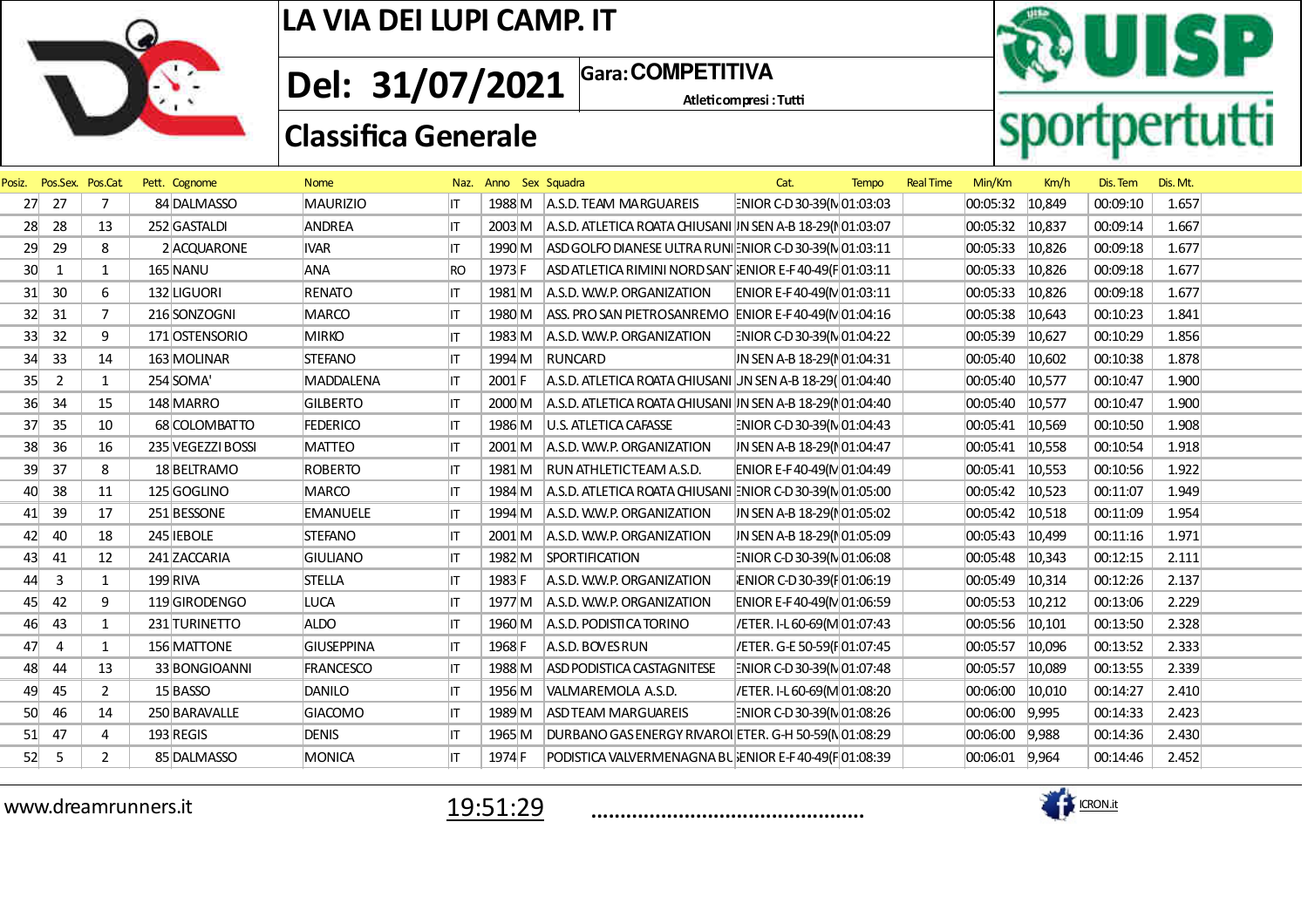

**1** Gara: COMPETITIVA **Del: 31/07/2021**

Atleticompresi : Tutti





| Posiz. | Pos.Sex. Pos.Cat. |                | Pett. Cognome | <b>Nome</b>      |     | Naz. Anno Sex Squadra |                                                           | Cat.                        | <b>Tempo</b> | <b>Real Time</b> | Min/Km            | Km/h  | Dis. Tem | Dis. Mt. |
|--------|-------------------|----------------|---------------|------------------|-----|-----------------------|-----------------------------------------------------------|-----------------------------|--------------|------------------|-------------------|-------|----------|----------|
| 53     | 48                | 15             | 114 GIORDANO  | <b>ANDREA</b>    | IT. |                       | 1983 M RUNCARD                                            | ENIOR C-D 30-39(N 01:08:44  |              |                  | 00:06:02 9,952    |       | 00:14:51 | 2.462    |
| 54     | 49                | 19             | 158 MENARDI   | <b>GIACOMO</b>   | IΤ  | 1998 M                | A.S.D. ATLETICA ROATA CHIUSANI IN SEN A-B 18-29(NO1:08:49 |                             |              |                  | 00:06:02 9,940    |       | 00:14:56 | 2.473    |
| 55     | 6                 | $\overline{2}$ | 170 OLIVERO   | DAMIANA          | IΤ  | 1986 F                | <b>SPORTIFICATION</b>                                     | ENIOR C-D30-39(F01:09:08    |              |                  | 00:06:04          | 9.894 | 00:15:15 | 2.514    |
| 56     | 50                | 16             | 103 FORNERIS  | PAOLO            | IΤ  | 1988 M                | A.S.D. W.W.P. ORGANIZATION                                | ENIOR C-D 30-39(N 01:09:19  |              |                  | 00:06:05          | 9,868 | 00:15:26 | 2.538    |
| 57     | 51                | 3              | 256 BAROVERO  | PAOLO            | IT  | 1957 M                | ASD GRUPPO PODISTI ALBESI                                 | /ETER. I-L 60-69(M 01:09:20 |              |                  | 00:06:05          | 9,865 | 00:15:27 | 2.540    |
| 58     | 52                | 5              | 185 PIOVANO   | <b>MAURO</b>     | IT  | 1970 M                | PODISTICA VALVERMENAGNA BUETER. G-H 50-59(N 01:09:24      |                             |              |                  | 00:06:05 9,856    |       | 00:15:31 | 2.548    |
| 59     | 53                | 17             | 200 RIVERA    | <b>ALBERTO</b>   | IΤ  | 1986 M                | G.S.R. FERREROA.S.D.                                      | ENIOR C-D 30-39(N 01:09:26  |              |                  | 00:06:05 9,851    |       | 00:15:33 | 2.553    |
| 60     | 54                | 20             | 188 PRIOLA    | <b>ENRICO</b>    | IT  | 1992 M                | RUNCARD                                                   | IN SEN A-B 18-29(N 01:09:37 |              |                  | 00:06:06          | 9,825 | 00:15:44 | 2.576    |
| 61     | 7                 | 3              | 246 BIASI     | <b>ALICE</b>     | IΤ  | 1989 F                | A.S.D. ATLETICA ROATA CHIUSANI ENIOR C-D30-39(F01:09:42   |                             |              |                  | 00:06:07 9,814    |       | 00:15:49 | 2.586    |
| 62     | 55                | 6              | 221 TASSONE   | <b>ENZO</b>      | IT  | 1968 M                | A.S.D. ATLETICA ROATA CHIUSANI ETER. G-H 50-59(N 01:10:00 |                             |              |                  | 00:06:08 9,771    |       | 00:16:07 | 2.624    |
| 63     | 56                | 21             | 41 BRUNA      | FRANCESCO        | IΤ  | 1994 M                | A.S.D. W.W.P. ORGANIZATION                                | IN SEN A-B 18-29(N 01:10:07 |              |                  | 00:06:09 9,755    |       | 00:16:14 | 2.639    |
| 64     | 57                | 22             | 162 MINA      | PAOLO            | IT  | 1995 M                | SPORTIFICATION                                            | IN SEN A-B 18-29(N01:10:09  |              |                  | 00:06:09          | 9,751 | 00:16:16 | 2.643    |
| 65     | 58                | 18             | 190 RACCA     | <b>MASSIMO</b>   | IT  | 1985 M                | G.S.D. POD. BUSCHESE                                      | ENIOR C-D30-39(NO1:10:16    |              |                  | 00:06:10 9,734    |       | 00:16:23 | 2.658    |
| 66     | 8                 | $\overline{2}$ | 230 TOSELLO   | <b>FRANCESCA</b> | IT. | 1996 F                | A.S.D. W.W.P. ORGANIZATION                                | JN SEN A-B 18-29( 01:10:26  |              |                  | 00:06:11 9,711    |       | 00:16:33 | 2.678    |
| 67     | 59                | 19             | 144 MANA      | <b>STEFANO</b>   | IT  | 1990 M                | SPORTIFICATION A.S.D.                                     | ENIOR C-D 30-39(N 01:10:42  |              |                  | 00:06:12 9,675    |       | 00:16:49 | 2.711    |
| 68     | 60                | 10             | 51 CARLEVARIS | PAOLO            | IT  | 1980 M                | A.S.D. ATL. MONDOVI                                       | ENIOR E-F40-49(N 01:10:42   |              |                  | 00:06:12 9,675    |       | 00:16:49 | 2.711    |
| 69     | 61                | 20             | 155 MATTIAUDA | <b>GABRIELE</b>  | IT  | 1989 M                | A.S.D PODISTICA VALLE GRANA                               | ENIOR C-D 30-39(N 01:10:48  |              |                  | 00:06:13          | 9,661 | 00:16:55 | 2.723    |
| 70     | 62                | 21             | 42 BRUNO      | VALERIO          | IT  | 1984 M                | <b>RUNCARD</b>                                            | ENIOR C-D 30-39(N 01:10:58  |              |                  | 00:06:14          | 9,638 | 00:17:05 | 2.744    |
| 71     | 63                | $\overline{7}$ | 115 GIORDANO  | <b>ROBERTO</b>   | IT  | 1966 M                | <b>DELTA SPEDIZIONI</b>                                   | ETER. G-H 50-59(N 01:11:01  |              |                  | $ 00:06:14$ 9,632 |       | 00:17:08 | 2.750    |
| 72     | 64                | 22             | 65 CHIUSANO   | PAOLO            | IΤ  | 1982 M                | A.S.D. W.W.P. ORGANIZATION                                | ENIOR C-D 30-39(N 01:11:10  |              |                  | 00:06:15 9,611    |       | 00:17:17 | 2.768    |
| 73     | 65                | 11             | 97 FAVOLE     | <b>OSCAR</b>     | IΤ  | 1974 M                | RUNCARD                                                   | ENIOR E-F40-49(N 01:11:13   |              |                  | 00:06:15 9,605    |       | 00:17:20 | 2.774    |
| 74     | 66                | 1              | 1 OLMO        | <b>MARCO</b>     | IT  | 1948 M                | A.S.D. W.W.P. ORGANIZATION                                | TER. M-N 70-99(N 01:11:25   |              |                  | 00:06:16 9,578    |       | 00:17:32 | 2.798    |
| 75     | 67                | 23             | 11 BARLA      | NICOLO'          | IT  | 1983 M                | A.S.D. W.W.P. ORGANIZATION                                | ENIOR C-D 30-39(N 01:11:46  |              |                  | $ 00:06:18$ 9,531 |       | 00:17:53 | 2.840    |
| 76     | 68                | 24             | 79 DA ROS     | FRANCESCO        | IT  | 1987 M                | SPORTIFICATION                                            | ENIOR C-D 30-39(N 01:11:50  |              |                  | 00:06:18 9,522    |       | 00:17:57 | 2.848    |
| 77     | 9                 | 4              | 62 CHIAPELLO  | SONIA            | IΤ  | 1988 F                | A.S.D. BOVESRUN                                           | ENIOR C-D30-39(FO1:11:53    |              |                  | 00:06:18 9,515    |       | 00:18:00 | 2.854    |
| 78     | 69                | 12             | 49 CARDONE    | <b>LUCA</b>      | IT. | 1978 M                | A.S.D. ATL. MONDOVI                                       | ENIOR E-F40-49(N 01:11:55   |              |                  | 00:06:19 9,511    |       | 00:18:02 | 2.858    |
|        |                   |                |               |                  |     |                       |                                                           |                             |              |                  |                   |       |          |          |

www.dreamrunners.it



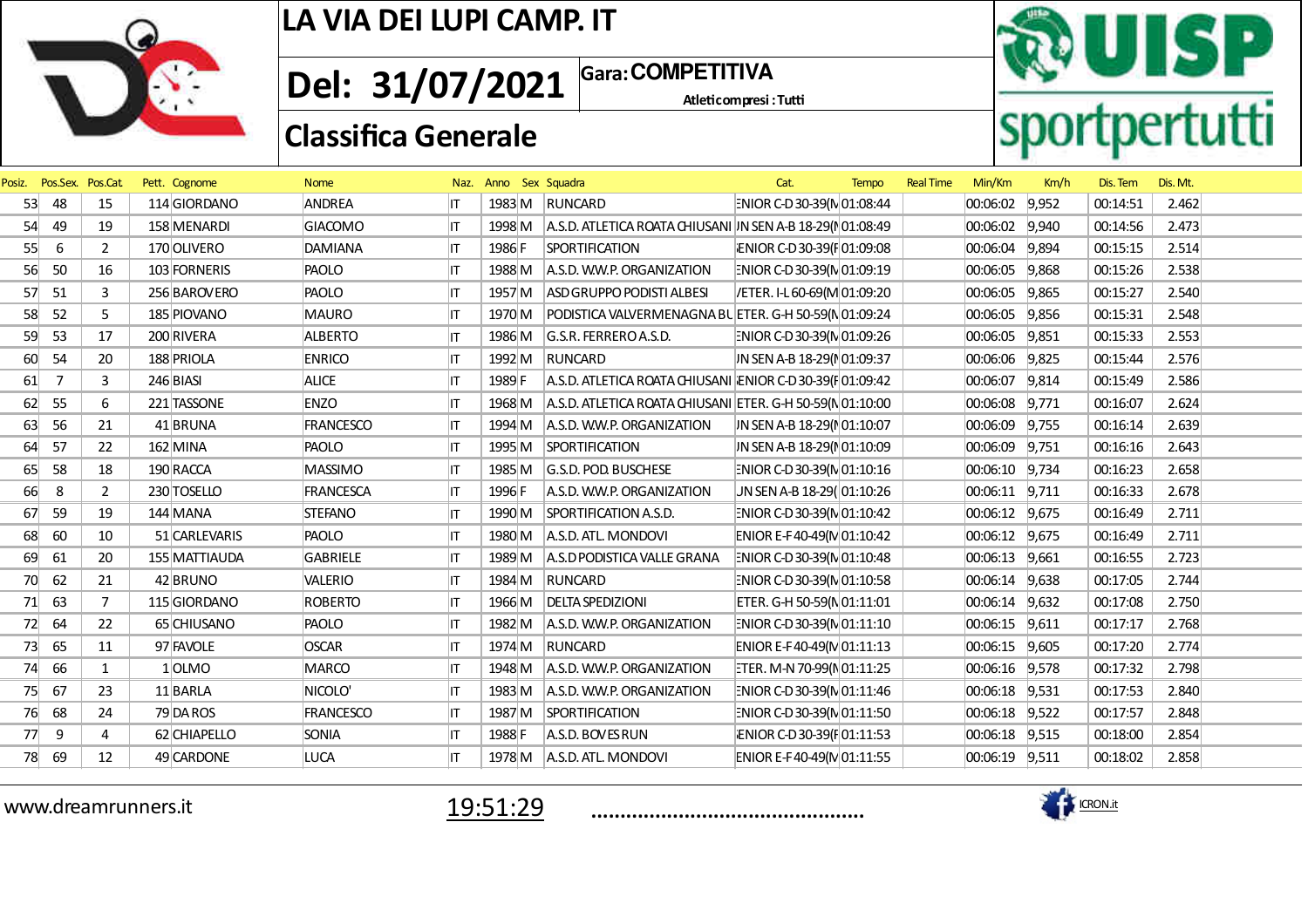

Atleticompresi : Tutti **Gara: Del: 31/07/2021 COMPETITIVA**

**RUISP**<br>sportpertutti

## **Classifica Generale**

| Posiz. | Pos.Sex. Pos.Cat. |    | Pett. Cognome  | <b>Nome</b>     | Naz. | Anno Sex Squadra |                                                                  | Cat.                       | <b>Tempo</b> | <b>Real Time</b> | Min/Km             | Km/h  | Dis. Tem | Dis. Mt. |
|--------|-------------------|----|----------------|-----------------|------|------------------|------------------------------------------------------------------|----------------------------|--------------|------------------|--------------------|-------|----------|----------|
| 79     | 70                | 23 | 117 GIOVANNINI | <b>ALBERTO</b>  | IT.  |                  | 2001 M A.S.D. W.W.P. ORGANIZATION                                | IN SEN A-B 18-29(NO1:11:58 |              |                  | 00:06:19 9,504     |       | 00:18:05 | 2.864    |
| 80     | 71                | 13 | 109 GASCHINO   | ANDREA          | ITI  |                  | 1977 M SPORTIFICATION                                            | ENIOR E-F40-49(N 01:12:06  |              |                  | 00:06:20 9,487     |       | 00:18:13 | 2.880    |
| 81     | 72                | 25 | 228 TORCHIO    | <b>ALBERTO</b>  | IT   |                  | 1982 M G.S.R. FERREROA.S.D.                                      | ENIOR C-D 30-39(N 01:12:07 |              |                  | 00:06:20 9,485     |       | 00:18:14 | 2.882    |
| 82     | 73                | 14 | 180 PELLEGRINO | LUCA            | IT.  |                  | 1977 M A.S.D. W.W.P. ORGANIZATION                                | ENIOR E-F40-49(N 01:12:08  |              |                  | 00:06:20 9,482     |       | 00:18:15 | 2.884    |
| 83     | 74                | 26 | 243 ZORODDU    | <b>GIOVANNI</b> | ITI  |                  | 1987 M A.S.D. W.W.P. ORGANIZATION                                | ENIOR C-D 30-39(N 01:12:11 |              |                  | 00:06:20 9,476     |       | 00:18:18 | 2.890    |
| 84     | 75                | 8  | 92 DOLEATTI    | <b>LUCA</b>     | IT.  |                  | 1968 M VALSUSA RUNNING TEAM ASD                                  | ETER. G-H 50-59(N 01:12:12 |              |                  | 00:06:20 9,474     |       | 00:18:19 | 2.892    |
| 85     | 76                | 15 | 76 CORRADIN    | <b>FABIO</b>    | IT.  |                  | 1976 M   VENTIMIGLIA MARATHON                                    | ENIOR E-F40-49(N 01:12:33  |              |                  | $ 00:06:22 $ 9,428 |       | 00:18:40 | 2.933    |
| 86     | 77                | 16 | 94 ESPOSITO    | <b>ADRIANO</b>  | IT.  | 1977 M           | <b>ASD FILMAR RUNNING</b>                                        | ENIOR E-F40-49(N 01:12:37  |              |                  | 00:06:22 9,419     |       | 00:18:44 | 2.940    |
| 87     | 78                | 27 | 192 RAPETTO    | <b>MASSIMO</b>  | IT.  |                  | 1986 M   ATL. GILLARDO RENZO MILLESIM ENIOR C-D 30-39(N 01:12:57 |                            |              |                  | 00:06:24 9,376     |       | 00:19:04 | 2.979    |
| 88     | 79                | 9  | 129 GROSSO     | <b>FLAVIO</b>   | IT.  |                  | 1964 M   PODISTICA VALVERMENAGNA BU ETER. G-H 50-59(N 01:12:58   |                            |              |                  | 00:06:24 9,374     |       | 00:19:05 | 2.981    |
| 89     | 80                | 10 | 142 MAGLIANO   | <b>GUIDO</b>    | ITI  |                  | 1963 M SPORTIFICATION A.S.D.                                     | ETER. G-H 50-59(N 01:13:08 |              |                  | $ 00:06:25$ 9,353  |       | 00:19:15 | 3.000    |
| 90     | 81                | 17 | 25 BERTONE     | <b>FLAVIO</b>   | IT.  |                  | 1974 M A.S.D.POD VALLE INFERNOTTO                                | ENIOR E-F40-49(N 01:13:12  |              |                  | 00:06:25 9,344     |       | 00:19:19 | 3.008    |
| 91     | 82                | 18 | 19BENZA        | PAOLO           | IT.  |                  | 1973 M SPORTIFICATION                                            | ENIOR E-F40-49(N 01:13:19  |              |                  | 00:06:26 9,329     |       | 00:19:26 | 3.021    |
| 92     | 83                | 19 | 29 BIARESE     | MASSIMILIANO    | IT.  |                  | 1977 M A.S.D. BOVES RUN                                          | ENIOR E-F40-49(N 01:13:24  |              |                  | 00:06:26 9,319     |       | 00:19:31 | 3.031    |
| 93     | 84                | 28 | 225 TOMASIELLO | <b>CRISTIAN</b> | IT.  |                  | 1983 M RUNCARD                                                   | ENIOR C-D 30-39(N 01:13:26 |              |                  | 00:06:27 9,315     |       | 00:19:33 | 3.034    |
| 94     | 85                | 24 | 169 ODDERA     | MARCO           | IT.  |                  | 1992 M   ATL. GILLARDO RENZO MILLESIM IN SEN A-B 18-29(NO1:13:26 |                            |              |                  | 00:06:27           | 9,315 | 00:19:33 | 3.034    |
| 95     | 86                | 29 | 7BACCARO       | DARIO           | IT.  | 1983 M           | A.S.D. EQUILIBRA RUNNING TEAI ENIOR C-D 30-39( $N$ 01:13:36      |                            |              |                  | 00:06:27           | 9,294 | 00:19:43 | 3.053    |
| 96     | 10                | 3  | 99 FERRARO     | MARCELLA        | ITI  | 1973 F           | PODISTICA SAVONESE                                               | ENIOR E-F40-49(F 01:13:44  |              |                  | $ 00:06:28$ 9,277  |       | 00:19:51 | 3.069    |
| 97     | 87                | 20 | 82 DALLA NORA  | <b>MARCO</b>    | ITI  |                  | 1980 M RUNCARD                                                   | ENIOR E-F40-49(N 01:13:50  |              |                  | $ 00:06:29$ 9,264  |       | 00:19:57 | 3.080    |
| 98     | 88                | 11 | 26 BERTONE     | FRANCO          | IΤ   | 1970 M           | A.S.D.POD. VALLE INFERNOTTO                                      | ETER. G-H 50-59(N 01:13:50 |              |                  | 00:06:29           | 9,264 | 00:19:57 | 3.080    |
| 99     | 89                | 30 | 46 CALORIO     | <b>DANIELE</b>  | IT.  |                  | 1982 M RUNCARD                                                   | ENIOR C-D 30-39(N 01:13:52 |              |                  | 00:06:29           | 9,260 | 00:19:59 | 3.084    |
| 100    | 90                | 31 | 90 DESTEFANIS  | PAOLO           | ITI  |                  | 1985 M SPORTIFICATION                                            | ENIOR C-D 30-39(N 01:14:02 |              |                  | $ 00:06:30 $ 9,239 |       | 00:20:09 | 3.102    |
| 101    | 91                | 21 | 112 GHIBAUDO   | <b>WALTER</b>   | ITI  |                  | 1980 M SPORTIFICATION A.S.D.                                     | ENIOR E-F40-49(N 01:14:12  |              |                  | $ 00:06:31 $ 9,218 |       | 00:20:19 | 3.121    |
| 102    | 92                | 22 | 196 RIAUDO     | ANDREA          | IT.  |                  | 1976 M A.S.D. U.S. SANFRONT ATLETICA                             | ENIOR E-F40-49(N 01:14:26  |              |                  | 00:06:32 9,189     |       | 00:20:33 | 3.147    |
| 103    | 11                | 4  | 50 CARLE       | <b>SILVIA</b>   | ΙT   | 1979 F           | A.S.D. BOVES RUN                                                 | ENIOR E-F40-49(F01:14:40   |              |                  | 00:06:33 9,161     |       | 00:20:47 | 3.173    |
| 104    | 93                | 23 | 44 CADDEO      | <b>CORRADO</b>  | ITI  |                  | 1977 M RUNCARD                                                   | ENIOR E-F40-49(N 01:14:46  |              |                  | 00:06:34 9,149     |       | 00:20:53 | 3.184    |
|        |                   |    |                |                 |      |                  |                                                                  |                            |              |                  |                    |       |          |          |

www.dreamrunners.it



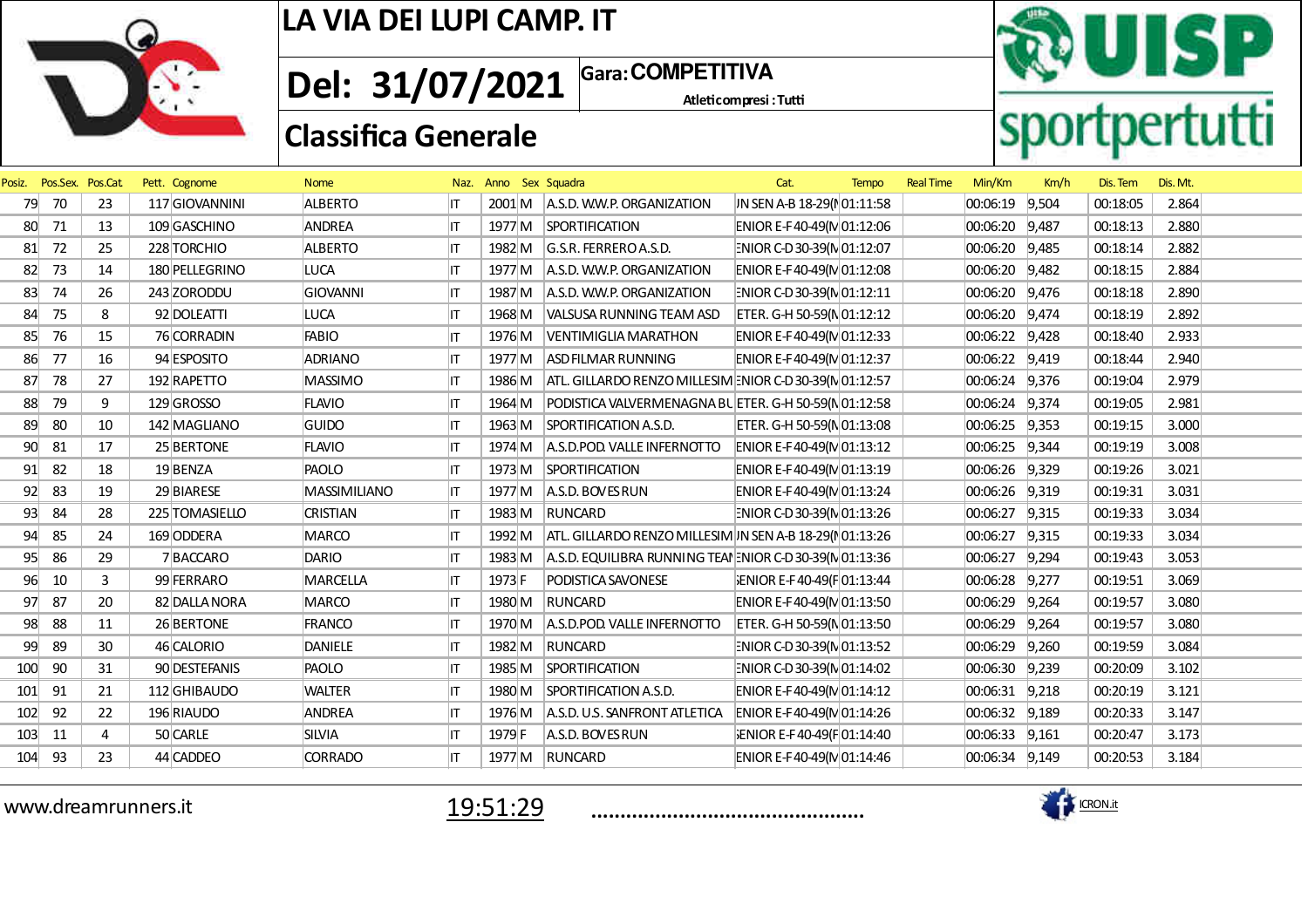

Atleticompresi : Tutti **Gara: Del: 31/07/2021 COMPETITIVA**

**RUISP**<br>sportpertutti

## **Classifica Generale**

| Posiz. | Pos.Sex. Pos.Cat. |                | Pett. Cognome  | <b>Nome</b>          | Naz. | Anno Sex Squadra |                                                               | Cat.                        | <b>Tempo</b> | <b>Real Time</b> | Min/Km         | Km/h  | Dis. Tem | Dis. Mt. |
|--------|-------------------|----------------|----------------|----------------------|------|------------------|---------------------------------------------------------------|-----------------------------|--------------|------------------|----------------|-------|----------|----------|
| 105    | 94                | 32             | 24 BERTOLINO   | LUCA                 | ΙT   |                  | 1986 M RUN ATHLETIC TEAM A.S.D.                               | ENIOR C-D 30-39(N 01:14:53  |              |                  | 00:06:34 9,134 |       | 00:21:00 | 3.196    |
| 106    | 95                | 12             | 172 PALLARO    | <b>GIORGIO</b>       | IT.  | 1962 M           | SPORTIFICATION                                                | ETER. G-H 50-59(N 01:15:42  |              |                  | 00:06:38 9,036 |       | 00:21:49 | 3.285    |
| 107    | 96                | 24             | 70 COLOMBO     | <b>GIACOMO</b>       | IΤ   |                  | 1980 M RUNCARD                                                | ENIOR E-F40-49(N 01:15:43   |              |                  | 00:06:39 9,034 |       | 00:21:50 | 3.287    |
| 108    | 97                | 25             | 151 MARTINO    | <b>FRANCESCO</b>     | IT.  | 1980 M           | <b>EMOZIONI SPORT TEAM A.S.D.</b>                             | ENIOR E-F40-49(N 01:15:56   |              |                  | 00:06:40 9,008 |       | 00:22:03 | 3.310    |
| 109    | 98                | 33             | 150 MARTINO    | <b>CRISTIAN ALEX</b> | IT.  |                  | 1985 M A.S.D. W.W.P. ORGANIZATION                             | ENIOR C-D 30-39(N 01:16:00  |              |                  | 00:06:40 9,000 |       | 00:22:07 | 3.317    |
| 110    | 99                | 4              | 127 GRAGLIA    | <b>VINCENZO</b>      | IΤ   |                  | 1960 M $\vert$ A. P. D. BOBBIESE                              | /ETER. I-L 60-69(M 01:16:19 |              |                  | 00:06:42 8,963 |       | 00:22:26 | 3.351    |
|        | 111 100           | 26             | 30 BODRERO     | <b>FELICE</b>        | IT   |                  | 1977 M A.S.D PODISTICA VALLE GRANA                            | ENIOR E-F40-49(N 01:16:26   |              |                  | 00:06:42 8,949 |       | 00:22:33 | 3.363    |
| 112    | 101               | 34             | 113 GIACONE    | <b>MASSIMO</b>       | IΤ   | 1987 M           | A.S.D. ATLETICA ALBA                                          | ENIOR C-D 30-39(N 01:16:30  |              |                  | 00:06:43 8,941 |       | 00:22:37 | 3.370    |
|        | 113 102           | 5.             | 198 RIGHINI    | <b>SOLERTE</b>       | IT.  | 1954 M           | ASD ATLETICA RIMINI NORD SAN / ETER. I-L 60-69(M 01:16:33     |                             |              |                  | 00:06:43 8,935 |       | 00:22:40 | 3.375    |
| 114    | 103               | 35             | 143 MAIRONE    | <b>CRISTIAN</b>      | IT.  | 1991 M           | $ A.S.D. U.S.$ SANFRONT ATLETICA $ NIOR C-D 30-39(N)01:16:56$ |                             |              |                  | 00:06:45 8,891 |       | 00:23:03 | 3.415    |
| 115    | 12                | 5              | 186 PODDA      | <b>NOEMI</b>         | IT   | 1980 F           | <b>SPORTIFICATION</b>                                         | ENIOR E-F40-49(F 01:17:08   |              |                  | 00:06:46 8,868 |       | 00:23:15 | 3.436    |
| 116    | 104               | 36             | 149 MARTINENGO | <b>ALBERTO</b>       | IT.  | 1983 M           | <b>SPORTIFICATION</b>                                         | ENIOR C-D 30-39(N 01:17:08  |              |                  | 00:06:46 8,868 |       | 00:23:15 | 3.436    |
|        | 117 105           | 27             | 204 RUO        | PAOLO                | ΙT   | 1979 M           | RUNCARD                                                       | ENIOR E-F40-49(N 01:17:11   |              |                  | 00:06:46 8,862 |       | 00:23:18 | 3.441    |
| 118    | 13                | $\mathbf{1}$   | 52 CASADIO     | MONICA               | IΤ   | 1959 F           | POL. PONTE NUOVO ASD                                          | ETER. I-L-M60-99(01:17:12   |              |                  | 00:06:46 8,860 |       | 00:23:19 | 3.443    |
| 119    | 14                | $\overline{2}$ | 178 PECOLLO    | <b>SILVANA</b>       | IT   | 1966 F           | A.S.D. ATLETICA ROATA CHIUSANI / ETER. G-E 50-59(F 01:17:15   |                             |              |                  | 00:06:47 8,854 |       | 00:23:22 | 3.448    |
| 120    | 106               | 13             | 233 VALLAURI   | ANGELO BIAGIO        | llT. | 1962 M           | PODISTICA VALVERMENAGNA BUETER. G-H 50-59(N 01:17:17          |                             |              |                  | 00:06:47       | 8,851 | 00:23:24 | 3.451    |
|        | 121 107           | 14             | 108 GAMBETTA   | PAOLO                | IT.  |                  | 1969 M RUNCARD                                                | ETER. G-H 50-59(N 01:17:35  |              |                  | 00:06:48 8,816 |       | 00:23:42 | 3.482    |
| 122    | 108               | 6              | 134 LINGUA     | <b>GIANFRANCO</b>    | IΤ   | 1961 M           | PODISTICA VALVERMENAGNA BL / ETER. I-L 60-69(M 01:17:42       |                             |              |                  | 00:06:49 8,803 |       | 00:23:49 | 3.494    |
| 123    | 109               | 25             | 36 BOTTERO     | <b>VALERIO</b>       | ΙT   |                  | 1999 M A.S.D. W.W.P. ORGANIZATION                             | JN SEN A-B 18-29(N 01:17:44 |              |                  | 00:06:49 8,799 |       | 00:23:51 | 3.497    |
| 124    | 110               | 26             | 74 CORNEGLIO   | <b>ALESSIO</b>       | IT   | 1992 M           | ASD TEAM MARGUAREIS                                           | IN SEN A-B 18-29(NO1:18:17  |              |                  | 00:06:52 8,738 |       | 00:24:24 | 3.553    |
|        | 125 111           | 15             | 101 FLORI      | <b>IGINO</b>         | ΙT   | 1968 M           | A.S.D. VIGONECHECORRE                                         | ETER. G-H 50-59(N 01:18:23  |              |                  | 00:06:53 8,726 |       | 00:24:30 | 3.563    |
| 126    | 15                | 5              | 191 RAFFAELE   | <b>ELISABETTA</b>    | IΤ   | 1989 F           | RUNCARD                                                       | ENIOR C-D30-39(F01:18:28    |              |                  | 00:06:53 8,717 |       | 00:24:35 | 3.571    |
| 127    | 16                | 6              | 152 MARTINOTTI | <b>SILVIA</b>        | IT   | 1989 F           | A.S.D. W.W.P. ORGANIZATION                                    | ENIOR C-D30-39(F01:18:28    |              |                  | 00:06:53 8,717 |       | 00:24:35 | 3.571    |
| 128    | 112               | 16             | 63 CHIARLE     | <b>CLAUDIO</b>       | IT   | 1968 M           | A.S.D. DYNAMIC CENTER VALLE B ETER. G-H 50-59( $N$ 01:18:29   |                             |              |                  | 00:06:53 8,715 |       | 00:24:36 | 3.573    |
|        | 129 113           | 28             | 86 DAMONTE     | <b>GIOVANNI</b>      | IT   | 1979 M           | <b>RENSEN SPORT TEAM ASD</b>                                  | ENIOR E-F40-49(N 01:18:31   |              |                  | 00:06:53 8,712 |       | 00:24:38 | 3.576    |
|        | 130 114           | 17             | $133$ LILLU    | ANNIBALE             | ΙT   | 1963 M           | A.S.D. W.W.P. ORGANIZATION                                    | ETER. G-H 50-59(N 01:18:42  |              |                  | 00:06:54 8,691 |       | 00:24:49 | 3.594    |
|        |                   |                |                |                      |      |                  |                                                               |                             |              |                  |                |       |          |          |

www.dreamrunners.it



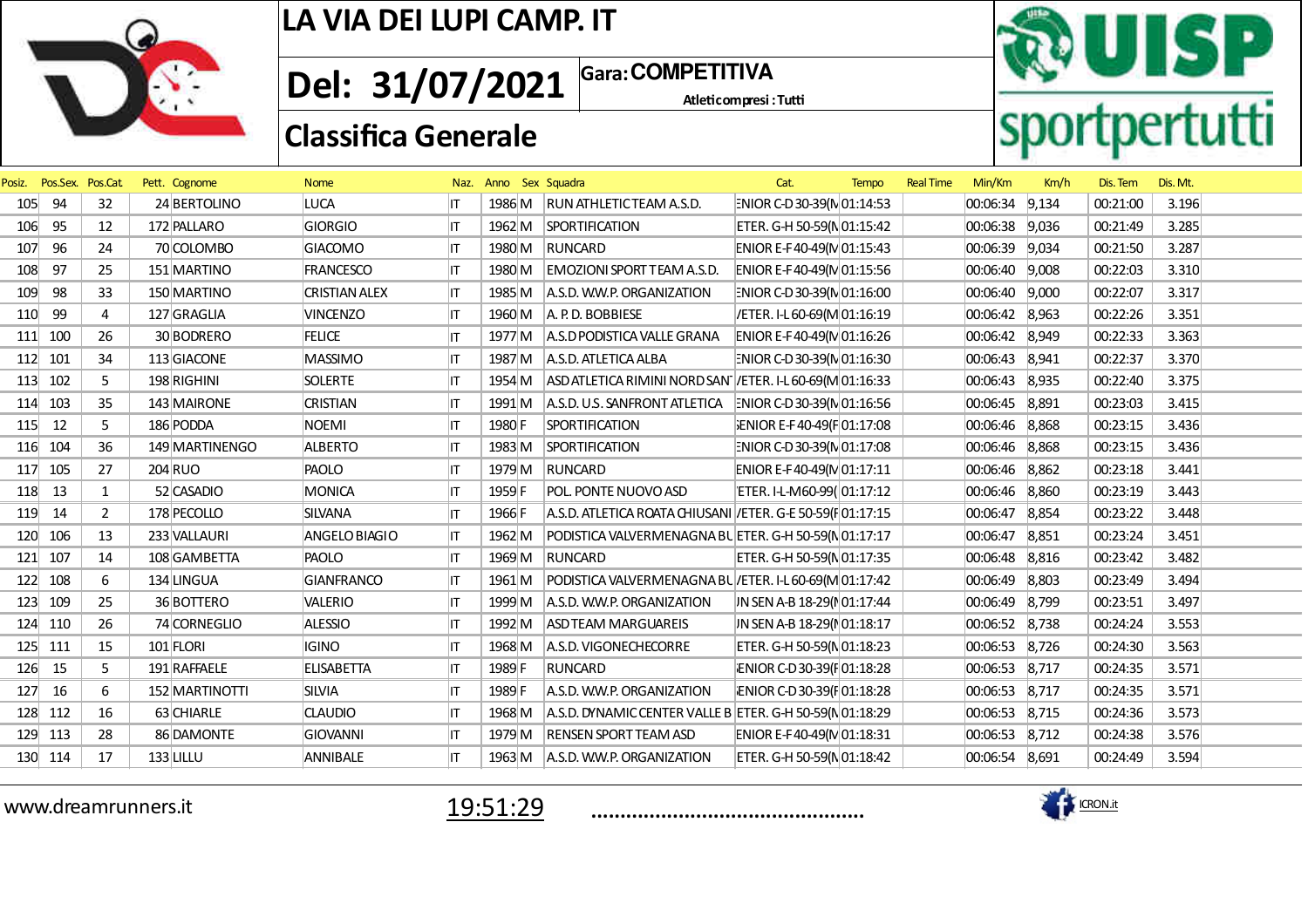

Atleticompresi : Tutti **1** Gara: COMPETITIVA **Del: 31/07/2021**

**RUISP**<br>sportpertutti

## **Classifica Generale**

| Posiz. | Pos.Sex. Pos.Cat. |                | Pett. Cognome  | <b>Nome</b>     |     | Naz. Anno Sex Squadra |                                                                                        | Cat.                        | <b>Tempo</b> | <b>Real Time</b> | Min/Km         | Km/h | Dis. Tem | Dis. Mt. |  |
|--------|-------------------|----------------|----------------|-----------------|-----|-----------------------|----------------------------------------------------------------------------------------|-----------------------------|--------------|------------------|----------------|------|----------|----------|--|
|        | 131 115           | 18             | 213 SILIMBANI  | <b>RUGGERO</b>  | ΙT  |                       | 1966 M G.S. LAMONE RUSSI ASD                                                           | ETER. G-H 50-59(N 01:18:51  |              |                  | 00:06:55 8,675 |      | 00:24:58 | 3.609    |  |
| 132    | 17                | 3              | $212$ SETTE    | MARIKA          | ΙT  | 1996 F                | A.S.D. W.W.P. ORGANIZATION                                                             | JN SEN A-B 18-29(01:19:02   |              |                  | 00:06:56 8,655 |      | 00:25:09 | 3.627    |  |
|        | 133 116           | $\overline{7}$ | 202 ROSSETTI   | <b>MARIO</b>    | IΤ  | 1957 M                | A.S.D. ATL. MONDOVI                                                                    | /ETER. I-L 60-69(M 01:19:08 |              |                  | 00:06:57 8,644 |      | 00:25:15 | 3.637    |  |
|        | 134 117           | 29             | 159 MERCANTI   | <b>ENRICO</b>   | IΤ  | 1976 M                | ASD PODISTICA CASTAGNITESE                                                             | ENIOR E-F40-49(N 01:19:13   |              |                  | 00:06:57 8,635 |      | 00:25:20 | 3.645    |  |
|        | 135 118           | 19             | 27 BERTONE     | <b>MASSIMO</b>  | ΙT  | 1971 M                | MALLARE OUTDOOR SPORT E NA ETER. G-H 50-59(N 01:19:36                                  |                             |              |                  | 00:06:59 8,593 |      | 00:25:43 | 3.683    |  |
|        | 136 119           | 30             | 224 TESIO      | <b>LIVIO</b>    | ΙT  | 1972 M                | SPORTIFICATION A.S.D.                                                                  | ENIOR E-F40-49(N 01:19:51   |              |                  | 00:07:00 8,566 |      | 00:25:58 | 3.707    |  |
| 137    | 18                | 3              | 217 SPORTELLI  | <b>TIZIANA</b>  | IT  | 1967 F                | G.S. LAMONE RUSSI ASD                                                                  | /ETER. G-E 50-59(F 01:20:55 |              |                  | 00:07:06 8,453 |      | 00:27:02 | 3.808    |  |
| 138    | 120               | 8              | 38 BRIGNONE    | <b>CLAUDIO</b>  | IT. | 1959 M                | G.S.D. POD. BUSCHESE                                                                   | /ETER. I-L 60-69(M 01:21:02 |              |                  | 00:07:07 8,441 |      | 00:27:09 | 3.819    |  |
| 139    | 19                | 4              | 154 MASOERO    | <b>CRISTINA</b> | ΙT  | 1967 F                | A.S.D.DRAGONERO                                                                        | /ETER. G-E 50-59(F 01:21:14 |              |                  | 00:07:08 8,420 |      | 00:27:21 | 3.838    |  |
| 140    | 121               | 31             | 75 CORRADI     | MARCO           | ΙT  | 1978 M                | A.S.D. PODISTICA TORINO                                                                | ENIOR E-F40-49(N 01:21:19   |              |                  | 00:07:08 8,412 |      | 00:27:26 | 3.845    |  |
| 141    | 20                | $\overline{7}$ | 88 DELLACASA   | <b>MARTINA</b>  | ΙT  | 1988 F                | RUNCARD                                                                                | ENIOR C-D30-39(F01:21:19    |              |                  | 00:07:08 8,412 |      | 00:27:26 | 3.845    |  |
|        | 142 122           | 20             | 121 GIUBERGIA  | <b>ELIO</b>     | IT. | 1963 M                | A.S.D. ATLETICA ROATA CHIUSANI ETER. G-H 50-59(N 01:21:31                              |                             |              |                  | 00:07:09 8,391 |      | 00:27:38 | 3.864    |  |
|        | 143 123           | 32             | 131 LESCHIERA  | LUCA            | ΙT  |                       | 1975 M A.S.D. W.W.P. ORGANIZATION                                                      | ENIOR E-F40-49(NO1:21:33    |              |                  | 00:07:09 8,388 |      | 00:27:40 | 3.867    |  |
|        | 144 124           | 33             | 16 BECCIO      | <b>STEFANO</b>  | IT. |                       | 1975 M A.S.D. U.S. SANFRONT ATLETICA ENIOR E-F40-49(M 01:22:15                         |                             |              |                  | 00:07:13 8,316 |      | 00:28:22 | 3.931    |  |
|        | 145 125           | 21             | 95 FALCONE     | <b>SANDRO</b>   | ΙT  | 1964 M                | G.S.D. POD. BUSCHESE                                                                   | ETER. G-H 50-59(N 01:22:31  |              |                  | 00:07:14 8,289 |      | 00:28:38 | 3.955    |  |
|        | 146 126           | 34             | 234 VALVASSORI | <b>ROBERTO</b>  | IΤ  | 1978 M                | $ A.S.D. CRCUIT TR AINING - GIANN ENIOR E-F 40-49(N)01:22:34$                          |                             |              |                  | 00:07:15 8,284 |      | 00:28:41 | 3.960    |  |
|        | 147 127           | 35             | 128 GRINZA     | <b>ROBERTO</b>  | IT. | 1972 M                | RUNNING CARMAGNOLA. A.S.D. ENIOR E-F40-49(N 01:22:47                                   |                             |              |                  | 00:07:16 8,263 |      | 00:28:54 | 3.979    |  |
|        | 148 128           | 22             | 220 TARONNA    | LUCA            | ΙT  | 1965 M                | A.S.D. PODISTICA TORINO                                                                | ETER. G-H 50-59(N 01:23:06  |              |                  | 00:07:17 8,231 |      | 00:29:13 | 4.008    |  |
|        | 149 129           | 9              | 8BALDO         | <b>MIRCO</b>    | ΙT  | 1959 M                | G.S.D.VALTANARO                                                                        | /ETER. I-L 60-69(M 01:23:08 |              |                  | 00:07:18 8,228 |      | 00:29:15 | 4.011    |  |
|        | 150 130           | $\overline{2}$ | 161 MILAN      | <b>CLAUDIO</b>  | ΙT  | 1946 M                | <b>ATHLETICS PIOSSASCO</b>                                                             | FTER. M-N 70-99(N 01:23:21  |              |                  | 00:07:19 8,206 |      | 00:29:28 | 4.030    |  |
|        | 151 131           | 37             | 223 TESINI     | <b>ALESSIO</b>  | IT. | 1985 M                | $A.S.D. U.S.$ SANFRONT ATLETICA $\left  \frac{1}{2}N \right  OR C-D 30-39(N) 01:23:23$ |                             |              |                  | 00:07:19 8,203 |      | 00:29:30 | 4.033    |  |
|        | 152 132           | 23             | 32 BONADA      | MASSIMILIANO    | IT. |                       | 1971 M   A.S.D. ATLETICA ROATA CHIUSANI ETER. G-H 50-59(N 01:23:31                     |                             |              |                  | 00:07:20 8,190 |      | 00:29:38 | 4.044    |  |
|        | 153 133           | 24             | 247 GAMBETTA   | <b>VITTORIO</b> | IΤ  | 1966 M                | RUNCARD                                                                                | ETER. G-H 50-59(N 01:23:34  |              |                  | 00:07:20 8,185 |      | 00:29:41 | 4.049    |  |
|        | 154 134           | 27             | 244 ZUCCHI     | <b>ANDREA</b>   |     |                       | 2000 M A.S.D. C.U.S. GENOVA                                                            | IN SEN A-B 18-29(NO1:23:36  |              |                  | 00:07:20 8,182 |      | 00:29:43 | 4.052    |  |
|        | 155 135           | 36             | 105 FORNETTI   | <b>STEFANO</b>  | IT. | 1977 M                | A.S.D. PODISTICA VALLE VARAITA ENIOR E-F40-49( $N$ 01:23:38                            |                             |              |                  | 00:07:20 8,179 |      | 00:29:45 | 4.055    |  |
|        | 156 136           | 37             | 39 BRIGNONE    | <b>GIUSEPPE</b> | IΤ  |                       | 1975 M A.S.D. ATLETICA ROATA CHIUSANI ENIOR E-F40-49(M 01:23:40                        |                             |              |                  | 00:07:20 8,175 |      | 00:29:47 | 4.058    |  |
|        |                   |                |                |                 |     |                       |                                                                                        |                             |              |                  |                |      |          |          |  |

www.dreamrunners.it



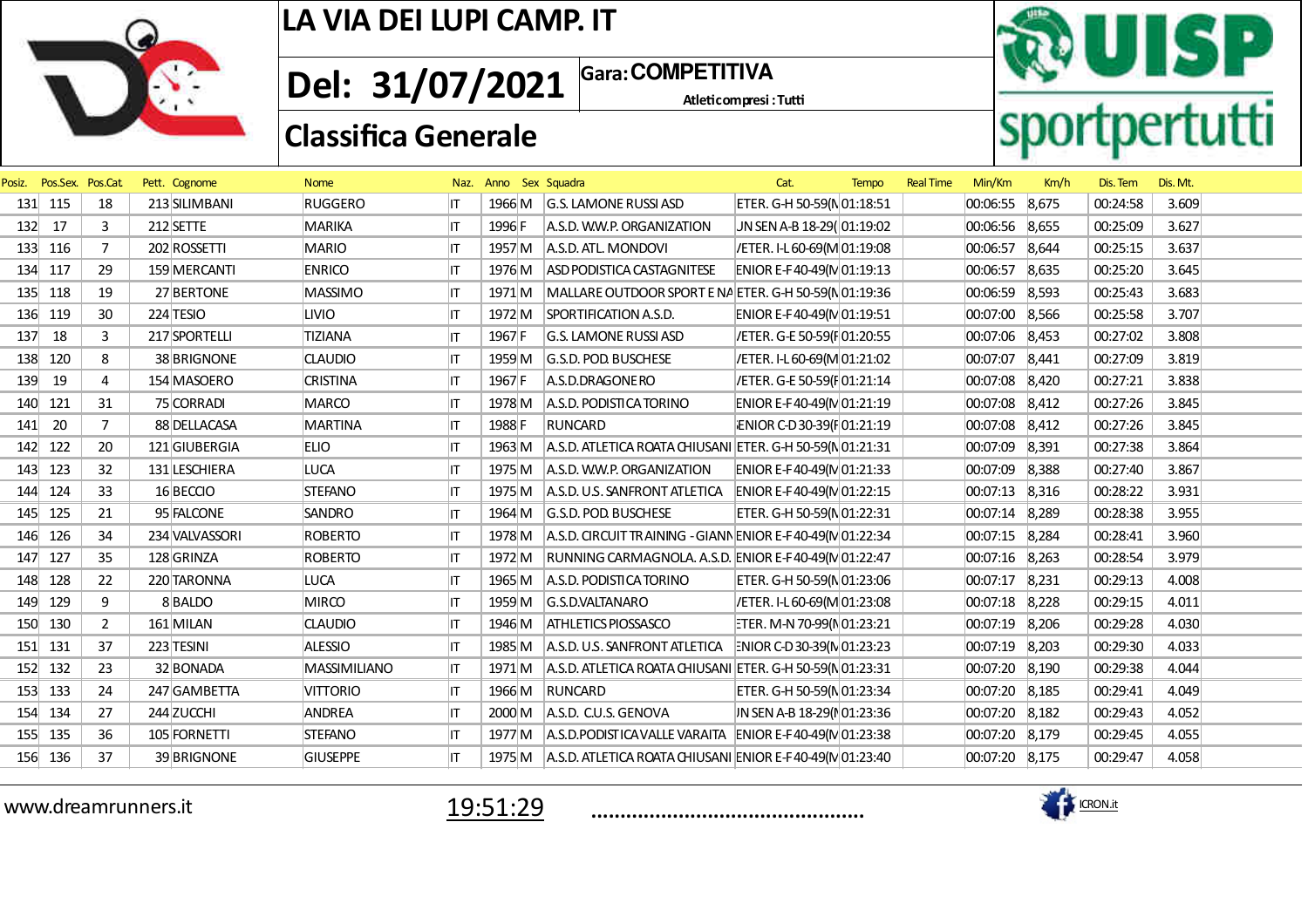

**1** Gara: COMPETITIVA **Del: 31/07/2021**

Atleticompresi : Tutti

## **Classifica Generale**



| Posiz. | Pos.Sex. Pos.Cat. |                | Pett. Cognome | <b>Nome</b>             |     | Naz. Anno Sex Squadra |                                                          | Cat.                        | <b>Tempo</b> | <b>Real Time</b> | Min/Km            | Km/h  | Dis. Tem | Dis. Mt. |  |
|--------|-------------------|----------------|---------------|-------------------------|-----|-----------------------|----------------------------------------------------------|-----------------------------|--------------|------------------|-------------------|-------|----------|----------|--|
| 157    | 137               | 38             | 240 VITELLARO | <b>SANDRO</b>           | IT. | 1976 M                | PODISTICA SAVONESE                                       | ENIOR E-F40-49(N 01:24:01   |              |                  | 00:07:22 8,141    |       | 00:30:08 | 4.088    |  |
|        | 158 138           | 25             | 5 AMORE       | <b>ENRICO</b>           | IT. | 1968 M                | <b>G.S. INTERFORZE TORINO</b>                            | ETER. G-H 50-59(N 01:24:46  |              |                  | 00:07:26 8,069    |       | 00:30:53 | 4.153    |  |
| 159    | 139               | 26             | 205 SANNINO   | <b>GENNARO</b>          | IT. | 1966 M                | SEZ. ATL. POLIZIA DI STATO                               | ETER. G-H 50-59(N 01:24:59  |              |                  | 00:07:27 8,049    |       | 00:31:06 | 4.171    |  |
| 160    | 140               | 39             | 100 FERRERO   | <b>FULVIO</b>           | IT. | 1975 M                | ASD PODISTICA CASTAGNITESE                               | ENIOR E-F40-49(N 01:25:09   |              |                  | 00:07:28 8,033    |       | 00:31:16 | 4.186    |  |
| 161    | 141               | 3              | 215 SOLANO    | <b>FORTUNATO RENATO</b> | IT. | 1946 M                | U.S. MAURINA OLIO CARLI                                  | ETER. M-N 70-99(N 01:25:10  |              |                  | 00:07:28          | 8,031 | 00:31:17 | 4.187    |  |
|        | 162 142           | 27             | 207 SATARIANO | <b>MICHELE</b>          | IT. | 1970 M                | PODISTICA SAVONESE                                       | ETER. G-H 50-59(N 01:25:12  |              |                  | 00:07:28 8,028    |       | 00:31:19 | 4.190    |  |
| 163    | 21                | $\overline{2}$ | 40 BRIZIOLI   | ANNA                    | IT. | 1953 F                | MARATONETI GENOVESI                                      | ETER. I-L-M60-99(01:25:12   |              |                  | 00:07:28 8,028    |       | 00:31:19 | 4.190    |  |
| 164    | 143               | 10             | 141 MACARIO   | <b>GIOVANNI</b>         | IT  | 1952 M                | <b>TEAM MARATHON S.S.D.R.L.</b>                          | /ETER. I-L 60-69(M 01:25:53 |              |                  | 00:07:32 7,964    |       | 00:32:00 | 4.247    |  |
| 165    | 22                | 6              | 175 PARODI    | <b>FRANCESCA</b>        | IT. | 1976 F                | VALMAREMOLA A.S.D.                                       | ENIOR E-F40-49(F 01:26:06   |              |                  | 00:07:33          | 7,944 | 00:32:13 | 4.265    |  |
| 166    | 23                | $\overline{7}$ | 135 LIPARI    | <b>BEATRICE</b>         | IT  | 1981 F                | <b>RUNCARD</b>                                           | ENIOR E-F40-49(F 01:26:10   |              |                  | 00:07:34          | 7,938 | 00:32:17 | 4.271    |  |
| 167    | 144               | 11             | 124 GIULIANO  | <b>SILVIO</b>           | IT. | 1956 M                | A.S.D PAM MONDOVI-CHIUSA PE: /ETER. I-L 60-69(M 01:26:31 |                             |              |                  | $ 00:07:35$ 7,906 |       | 00:32:38 | 4.299    |  |
| 168    | 24                | 8              | 237 VIALE     | <b>REBECCA</b>          | IT. | 1990 F                | A.S.D. W.W.P. ORGANIZATION                               | ENIOR C-D30-39(F01:26:41    |              |                  | 00:07:36 7,891    |       | 00:32:48 | 4.313    |  |
| 169    | 25                | 8              | 208 SCAVINO   | DANIELA                 | IT. | 1981 F                | G.S.R. FERREROA.S.D.                                     | ENIOR E-F40-49(F 01:26:45   |              |                  | 00:07:37          | 7,885 | 00:32:52 | 4.319    |  |
|        | 170 145           | 28             | 23 BERTOLINO  | <b>GIUSEPPE</b>         | IT. | 1964 M                | A.S.D PAM MONDOVI-CHIUSA PE: ETER. G-H 50-59(N 01:26:55  |                             |              |                  | 00:07:38          | 7,870 | 00:33:02 | 4.332    |  |
| 171    | 146               | 38             | 227 TONEATTO  | <b>LIVIO</b>            | IT. | 1983 M                | RUNCARD                                                  | ENIOR C-D 30-39(N 01:26:58  |              |                  | 00:07:38 7,865    |       | 00:33:05 | 4.336    |  |
| 172    | 147               | 29             | 160 MERLO     | <b>FABRIZIO</b>         | ΙT  | 1966 M                | RUNCARD                                                  | ETER. G-H 50-59(N 01:27:20  |              |                  | 00:07:40 7,832    |       | 00:33:27 | 4.366    |  |
| 173    | 26                | 9              | 3AIMO         | MICHELA                 | IT. | 1981 F                | <b>ASD TEAM MARGUAREIS</b>                               | ENIOR E-F40-49(F01:27:39    |              |                  | 00:07:41          | 7,804 | 00:33:46 | 4.391    |  |
| 174    | 148               | 30             | 214 SIVIERO   | NICOLA                  | IT. | 1968 M                | <b>G.S. INTERFORZE TORINO</b>                            | ETER. G-H 50-59(N 01:28:08  |              |                  | 00:07:44          | 7,761 | 00:34:15 | 4.430    |  |
| 175    | 27                | 9              | 168 NOVO      | <b>ELISA</b>            | IT. | 1987 F                | G.S.R. FERREROA.S.D.                                     | ENIOR C-D30-39(F01:28:57    |              |                  | 00:07:48          | 7,690 | 00:35:04 | 4.494    |  |
| 176    | 28                | 10             | 80 DALBA      | <b>ROBERTA</b>          | IT. | 1980 F                | A.S.D. BOVES RUN                                         | ENIOR E-F40-49(F 01:28:58   |              |                  | 00:07:48          | 7,688 | 00:35:05 | 4.495    |  |
| 177    | 149               | 31             | 211 SERAFINO  | UGO                     | IT  | 1966 M                | PODISTICA VALLE GRANA ASSOCI, ETER. G-H 50-59(N 01:29:00 |                             |              |                  | 00:07:48          | 7,685 | 00:35:07 | 4.498    |  |
| 178    | 150               | 40             | 210 SCOTTA    | <b>VALTER</b>           | IT  | 1975 M                | RUNNING CARMAGNOLA. A.S.D. ENIOR E-F40-49(N 01:29:32     |                             |              |                  | 00:07:51          | 7,640 | 00:35:39 | 4.539    |  |
|        | 179 151           | 41             | 118 GIRAUDO   | <b>FEDERICO</b>         | IT. | 1974 M                | G.S.D. POD. BUSCHESE                                     | ENIOR E-F40-49(N 01:29:41   |              |                  | 00:07:52 7,627    |       | 00:35:48 | 4.550    |  |
| 180    | 29                | 5              | 21 BERTINETTI | ADRIANA                 | IT. | 1970 F                | SPORTIFICATION A.S.D.                                    | /ETER. G-E 50-59(F 01:29:50 |              |                  | 00:07:53 7,614    |       | 00:35:57 | 4.562    |  |
| 181    | 30                | 11             | 120 GIUBERGIA | DANIELA                 | IT  | 1978 F                | SPORTIFICATION A.S.D.                                    | ENIOR E-F40-49(F01:31:35    |              |                  | 00:08:02 7,469    |       | 00:37:42 | 4.692    |  |
| 182    | 31                | 10             | 96 FALLETTO   | <b>ELISA</b>            | IT  | 1982 F                | <b>SPORTIFICATION</b>                                    | ENIOR C-D30-39(F01:31:36    |              |                  | 00:08:02 7,467    |       | 00:37:43 | 4.693    |  |
|        |                   |                |               |                         |     |                       |                                                          |                             |              |                  |                   |       |          |          |  |

www.dreamrunners.it